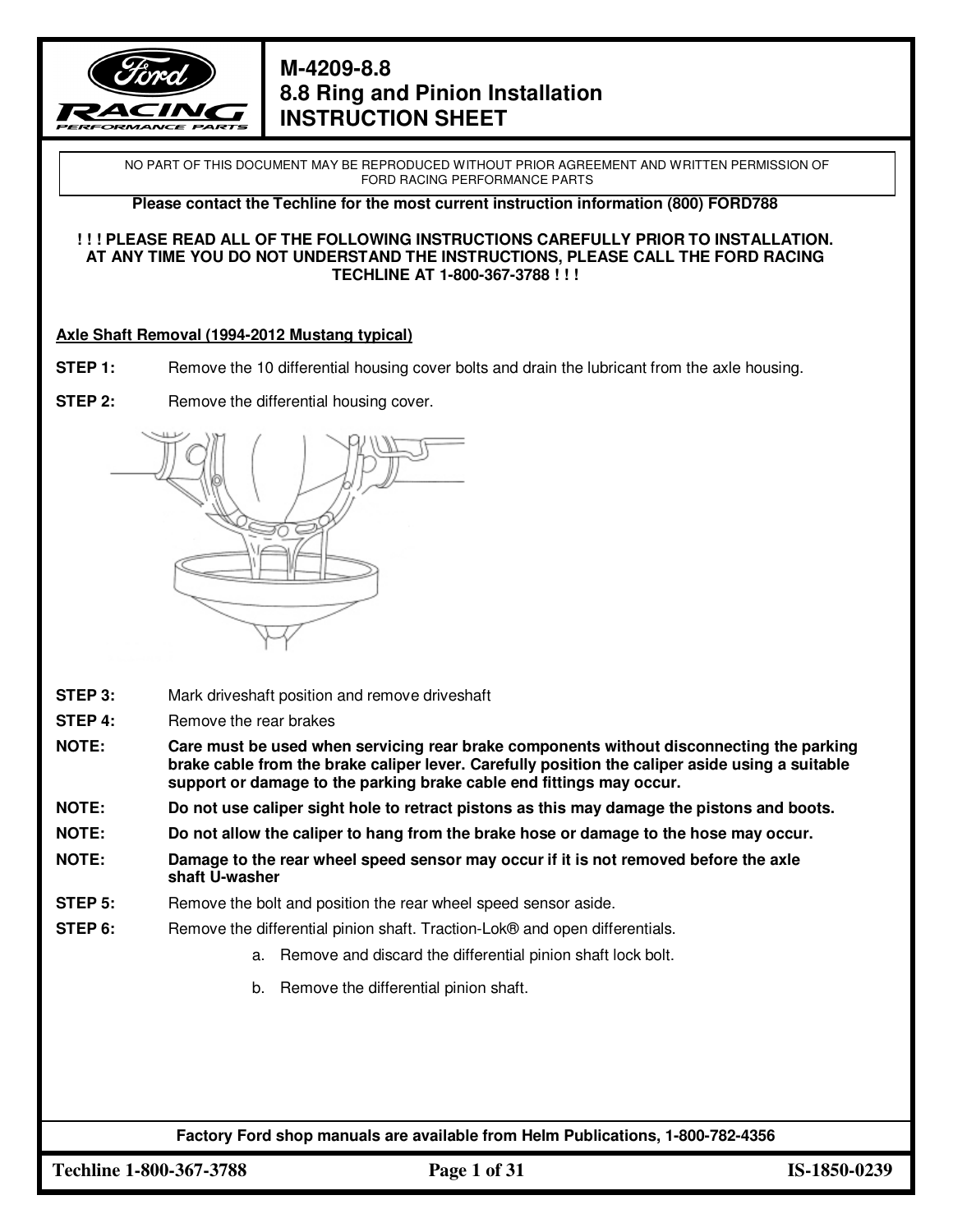

NO PART OF THIS DOCUMENT MAY BE REPRODUCED WITHOUT PRIOR AGREEMENT AND WRITTEN PERMISSION OF FORD RACING PERFORMANCE PARTS



#### **NOTE: Do not damage the rubber O-ring in the axle shaft grooves.**

- **STEP 7:** Remove the axle shaft U-washer.
	- a. Push in on the axle shaft.
	- b. Remove the U-washer.



- **NOTE: Do not damage the axle shaft oil seal.**
- **STEP 8:** Remove the axle shaft.

**Factory Ford shop manuals are available from Helm Publications, 1-800-782-4356**

**Techline 1-800-367-3788 Page 2 of 31 IS-1850-0239**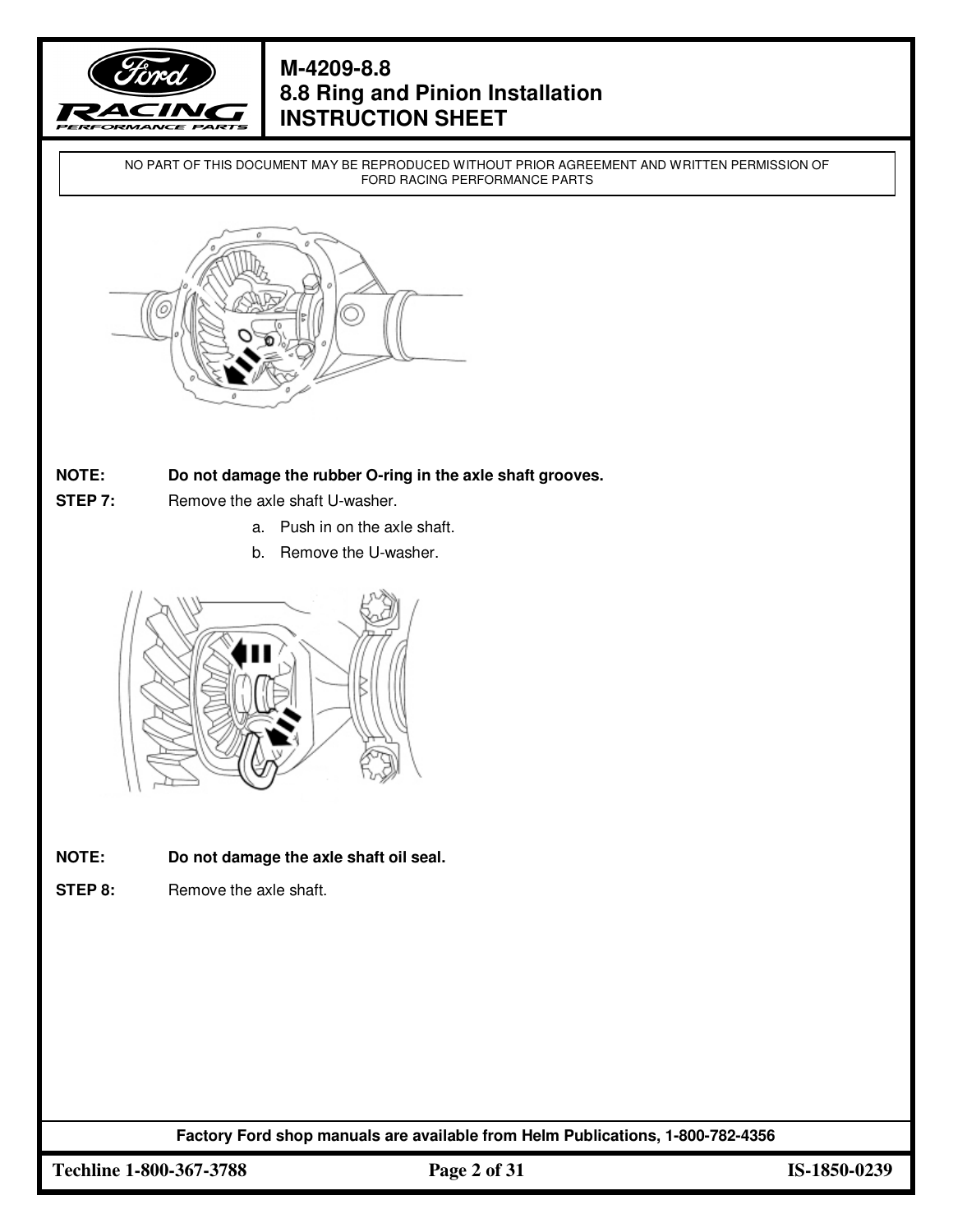

NO PART OF THIS DOCUMENT MAY BE REPRODUCED WITHOUT PRIOR AGREEMENT AND WRITTEN PERMISSION OF FORD RACING PERFORMANCE PARTS



#### **Remove Differential**

#### <u>л</u> **CAUTION: BEARING CAPS MUST BE REINSTALLED IN THEIR ORIGINAL POSITIONS.**

**STEP 1:** Mark the differential bearing caps to help position the caps properly during reassembly.



**STEP 2:** Loosen differential bearing cap bolts and bearing caps. Note direction of arrows on bearing caps. When assembled, arrows must be pointing in same direction as before removal.

**STEP 3:** Pry out differential case, differential bearing cups and differential bearing shims until they are loose in the bearing caps. Remove bearing caps and remove differential case from rear axle housing. **Note location of differential shims.** 

**Factory Ford shop manuals are available from Helm Publications, 1-800-782-4356**

**Techline 1-800-367-3788 Page 3 of 31 IS-1850-0239**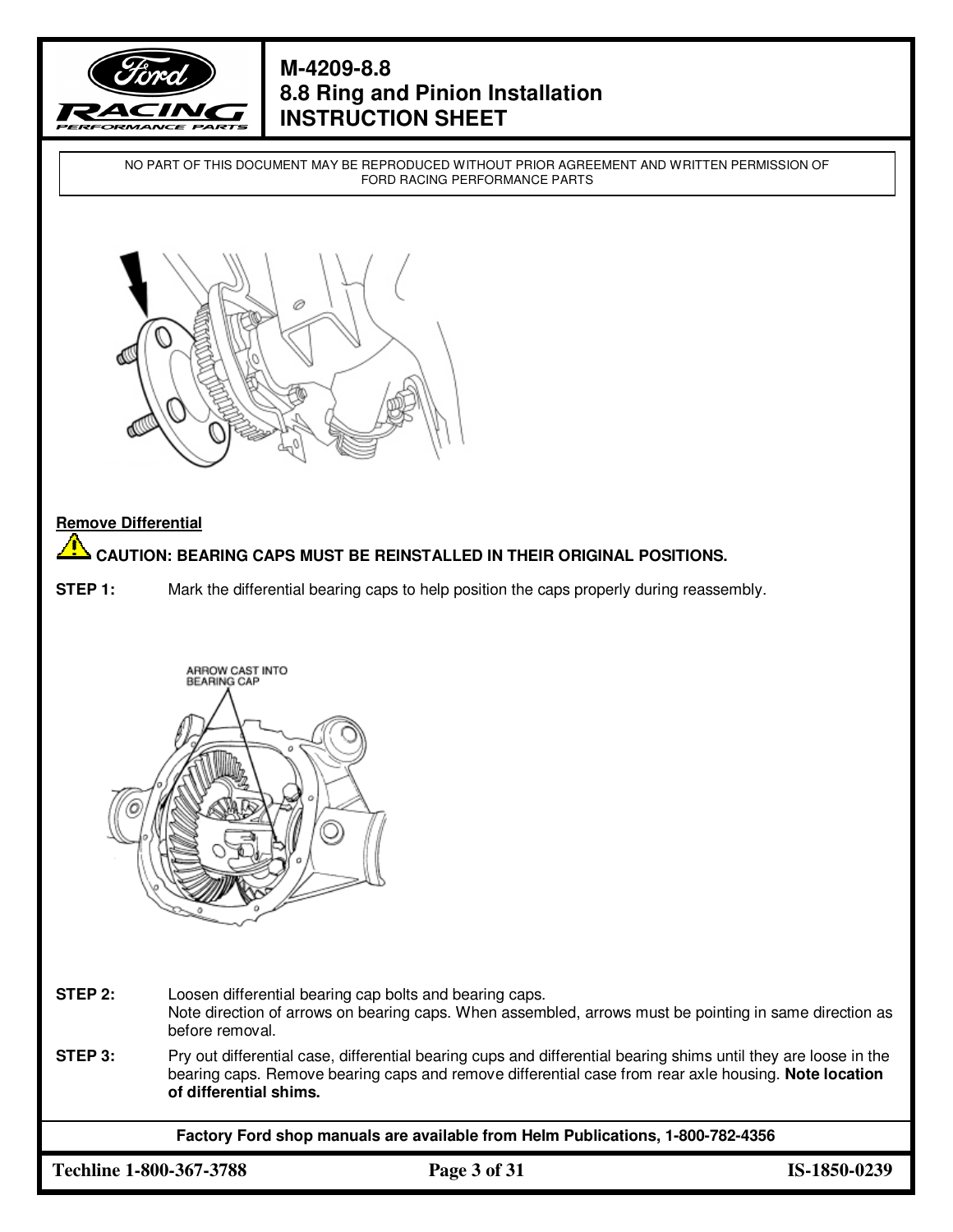

NO PART OF THIS DOCUMENT MAY BE REPRODUCED WITHOUT PRIOR AGREEMENT AND WRITTEN PERMISSION OF FORD RACING PERFORMANCE PARTS

#### **Remove Companion Flange**

**STEP 1:** While holding rear axle universal joint flange with Companion Flange Holding Tool, remove pinion nut.



**STEP 2:** Remove rear axle universal joint flange with Companion Flange Remover.



- **STEP 3:** With a soft-faced hammer, drive pinion out of differential pinion bearing and remove through rear of rear axle housing.
- **STEP 4:** Remove rear axle drive pinion seal as described.
- **STEP 5:** To remove and install the differential pinion bearing, use Pinion Bearing Cone Remover and Pinion Bearing Cone Replacer.

**Factory Ford shop manuals are available from Helm Publications, 1-800-782-4356**

**Techline 1-800-367-3788 Page 4 of 31 IS-1850-0239**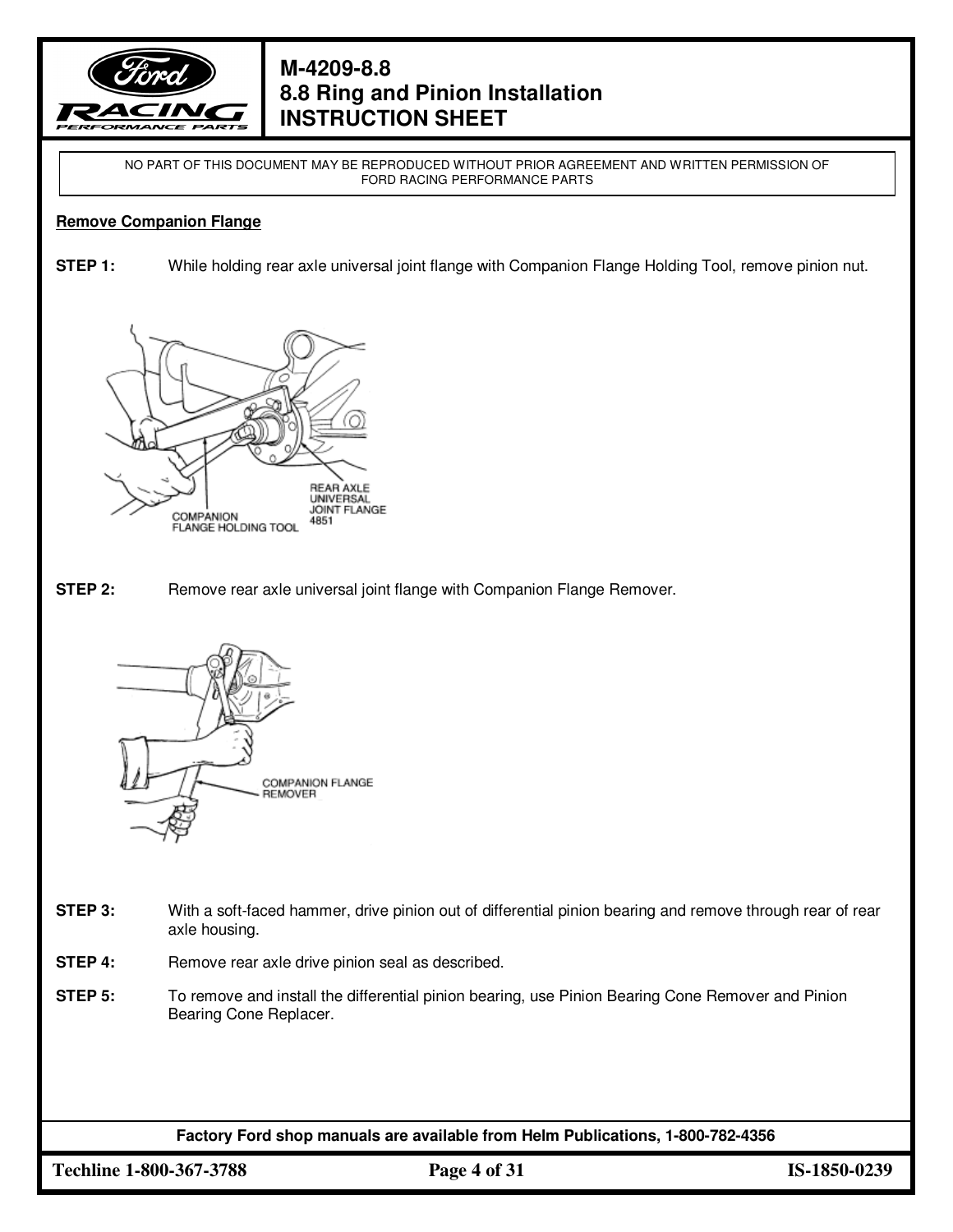

NO PART OF THIS DOCUMENT MAY BE REPRODUCED WITHOUT PRIOR AGREEMENT AND WRITTEN PERMISSION OF FORD RACING PERFORMANCE PARTS



- **NOTE: Measure drive pinion bearing adjustment shim, which is found under rear axle pinion bearing, with a micrometer and record thickness. Use this as a reference to compare with shim gauge reading prior to installing rear axle pinion bearing.**
- **STEP 6:** Remove drive pinion bearing adjustment shim from drive pinion.



#### **Pinion Bearing Cup Removal**

**NOTE: To make sure of proper seating, clean bores before installing new cups.** 

Inspect rear axle pinion bearing cups. If damaged, remove from rear axle housing by tapping alternately (with a brass drift of suitable length) on each side of rear axle pinion bearing cups to prevent rear axle pinion bearing cups from cocking in rear axle housing bore.

**WARNING: Some 8.8 axle assemblies such as the 2007-2010 SVT Mustang have a spacer between the rear pinion bearing cup and the axle housing. Save spacer for reuse if installing an identical replacement bearing and cup.**

**Factory Ford shop manuals are available from Helm Publications, 1-800-782-4356**

**Techline 1-800-367-3788 Page 5 of 31 IS-1850-0239**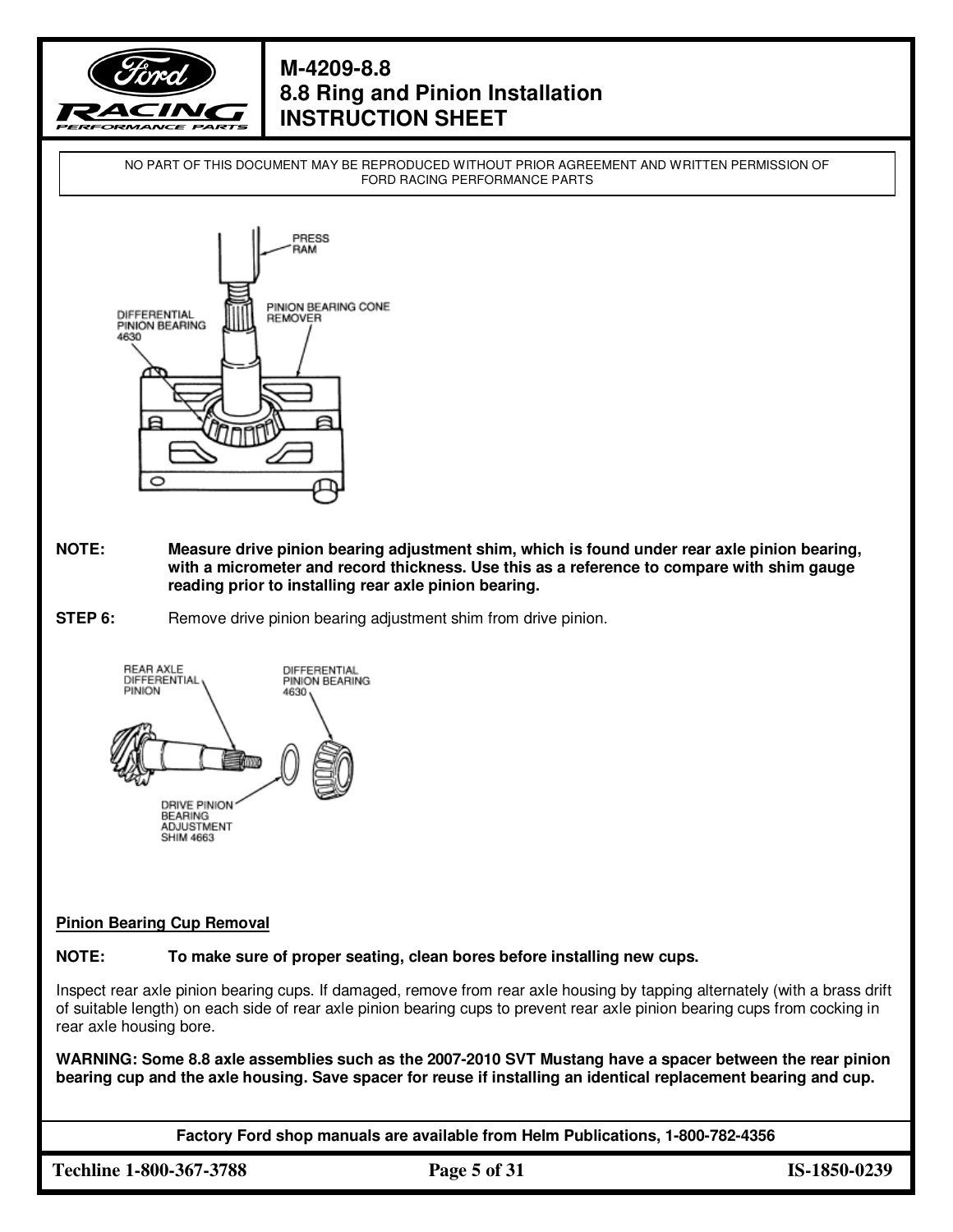

NO PART OF THIS DOCUMENT MAY BE REPRODUCED WITHOUT PRIOR AGREEMENT AND WRITTEN PERMISSION OF FORD RACING PERFORMANCE PARTS

#### **Differential Case Runout Check:**

To determine excessive runout, proceed as follows:

- **STEP 1:** With pinion removed, place differential case (ring gear removed) with differential bearings and differential bearing cups in rear axle housing.
- **STEP 2:** Install a 6.75 mm (0.265-inch) differential bearing shim on LH side of subassembly.
- **STEP 3:** Install LH bearing cap finger-tight.
- **STEP 4:** Install progressively larger differential bearing shims on RH side until largest differential bearing shim selected can be assembled with a slight drag feel.
- **STEP 5:** Install RH side bearing cap. Install bearing cap bolts. Tighten both RH and LH bolts to 102-122 Nm (76-89 lb-ft).
- **STEP 6:** Rotate assembly to make sure of free rotation.
- **STEP 7:** Install Dial Indicator with Bracketry TOOL-4201-C or equivalent. Check and note differential case runout. (shown with ring gear installed)



- **STEP 8:** Note differential runout. Maximum differential case runout .003" If runout is excessive, differential case is damaged and should be replaced.
- **STEP 9:** Remove differential case from rear axle housing.

### **Axle Assembly:**

### **Pinion Bearing Cup Installation**

Install new pinion bearing cups with Pinion Bearing Cup Replacer. Make sure pinion bearing cups are properly seated in their bores. If a 0.038 mm (0.0015-inch) feeler gauge can be inserted between pinion bearing cup and the bottom of its bore at any point around the pinion bearing cup, the pinion bearing cup is not properly seated. Whenever pinion bearing cups are replaced, differential pinion bearings should also be replaced.

**Factory Ford shop manuals are available from Helm Publications, 1-800-782-4356**

**Techline 1-800-367-3788 Page 6 of 31 IS-1850-0239**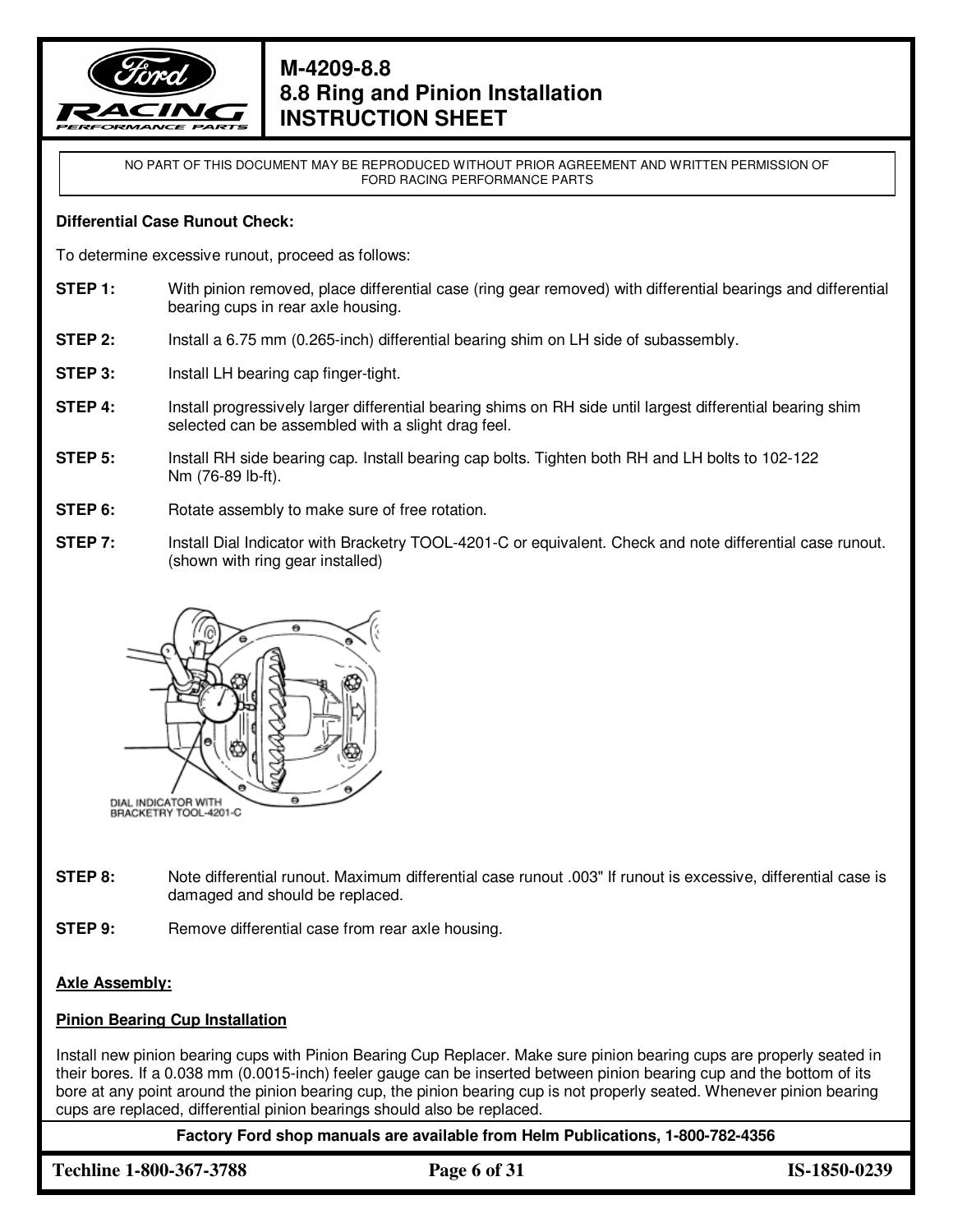

NO PART OF THIS DOCUMENT MAY BE REPRODUCED WITHOUT PRIOR AGREEMENT AND WRITTEN PERMISSION OF FORD RACING PERFORMANCE PARTS

**WARNING: Install spacer behind rear pinion bearing cup if required for your application. Replacement bearing assembly must be same as the bearing assembly that was removed to allow use of spacer.** 



#### **Pinion Shim Selection Overview**

**Ford Racing and Ford OEM gears do not use the same pinion depth method of setup as aftermarket gears.** 

**Shimming is done to compensate for differences in the machining of the axle housing. If you are removing a Ford OEM gear, the use of the same thickness pinion shim on the new Ford Racing gear, most times will allow you to achieve correct tooth contact pattern with only minor adjustments.** 

#### **Drive Pinion Shim Selection**

| SPECIAL SERVICE TOOL(S) REQUIRED |                                               |  |
|----------------------------------|-----------------------------------------------|--|
| <b>Description</b>               | <b>Tool Number</b>                            |  |
|                                  | Pinion Depth Gauge Set 205-S127 (T79P-4020-A) |  |

A drive pinion bearing adjustment shim (0.254 mm to 0.965 mm) (0.010 to 0.038 inch) is used between differential pinion bearing and pinion head. The drive pinion bearing adjustment shim compensates for machining variations in rear axle housing, differential ring gear and pinion and differential pinion bearings. The correct drive pinion bearing adjustment shim size will locate pinion for proper tooth contact with ring gear. Selecting correct drive pinion bearing adjustment shim when installing a new differential ring gear and pinion can be done by using Pinion Depth Gauge Set 205-S127 (T79P-4020-A) as described.

#### **NOTE: This tool is for use with Ford Racing/OEM gears only!**

Assemble the appropriate aligning adapter, gauge disc and gauge block to the screw as shown.

**Factory Ford shop manuals are available from Helm Publications, 1-800-782-4356**

**Techline 1-800-367-3788 Page 7 of 31 IS-1850-0239**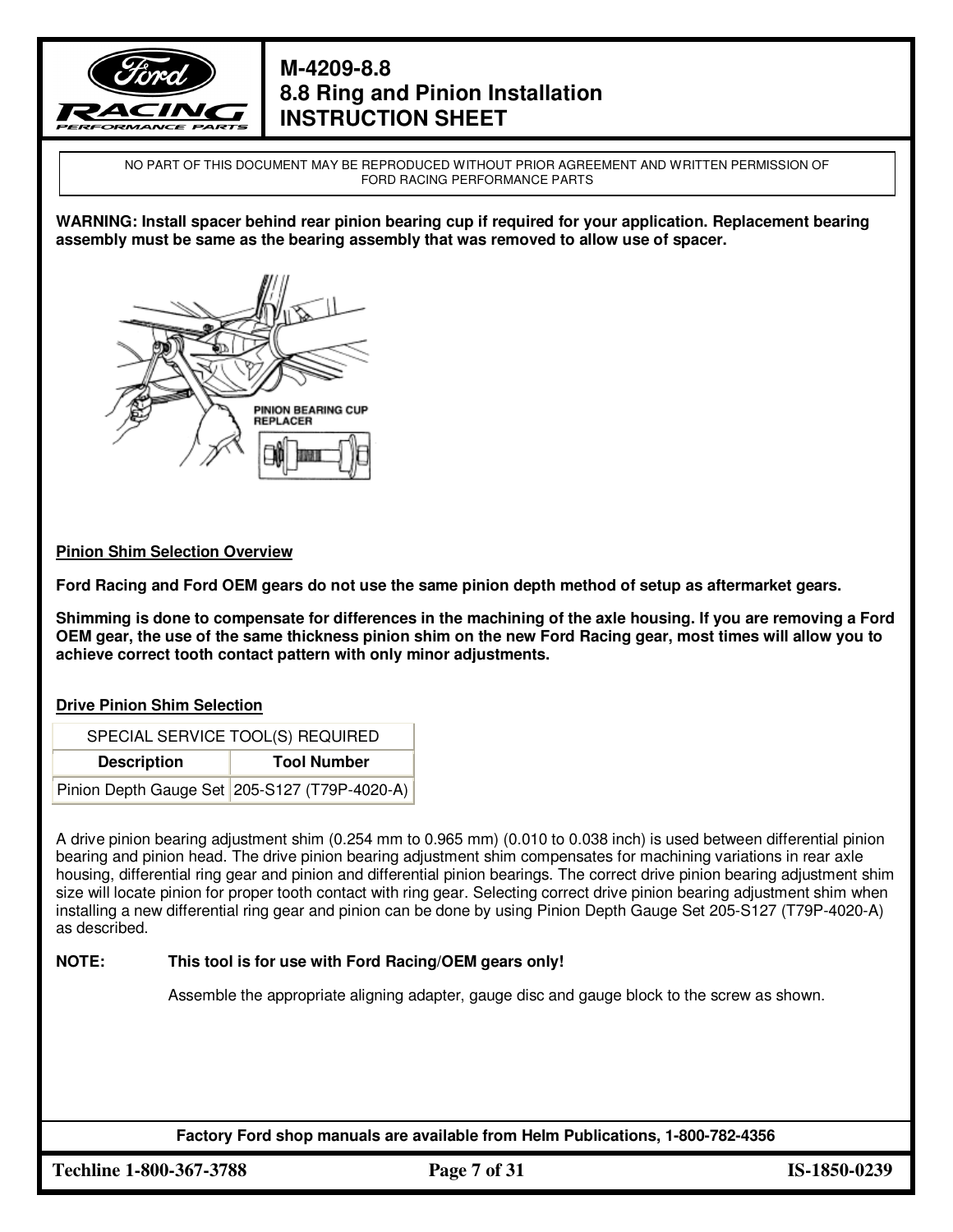

NO PART OF THIS DOCUMENT MAY BE REPRODUCED WITHOUT PRIOR AGREEMENT AND WRITTEN PERMISSION OF FORD RACING PERFORMANCE PARTS

#### **Rear Axle Pinion Depth Gauge Set—205-S127 (T79P-4020-A)**



| Item | <b>Part Number</b>       | <b>Description</b>                |
|------|--------------------------|-----------------------------------|
|      | 205-S127 (T79P-4020-A)9  | Screw                             |
| 2    | 4621                     | Differential Pinion Bearing       |
| 3    | 205-S127 (T79P-4020-A)11 | Handle                            |
| 4    |                          | Assembled Tool                    |
| 5    | 4630                     | Differential Pinion Bearing       |
| 6    | 205-S127 (T79P-4020-A)3  | Alignment Adapter (1.612 Inch OD) |
| 7    | 205-129 (T79P-4020-A18)  | Gauge Disc (1.884 Inch Thick)     |
| 8    | 205-S127 (T79P-4020-A)10 | Gauge Block (1.700 Inch Thick)    |
| 9    | 205-130 (T79P-4020-A19)  | Gauge Tube                        |
|      |                          |                                   |
|      |                          |                                   |

#### **NOTE: The gauge block must be off-set to obtain an accurate reading.**

**STEP 1:** Place differential pinion bearing (new, or used if in good condition) over aligning disc and insert into rear axle pinion bearing cup of carrier. Place differential pinion bearing into bearing cap and assemble tool handle into screw and tighten to 2.2 Nm (20 lb-in).

**Factory Ford shop manuals are available from Helm Publications, 1-800-782-4356**

**Techline 1-800-367-3788 Page 8 of 31 IS-1850-0239**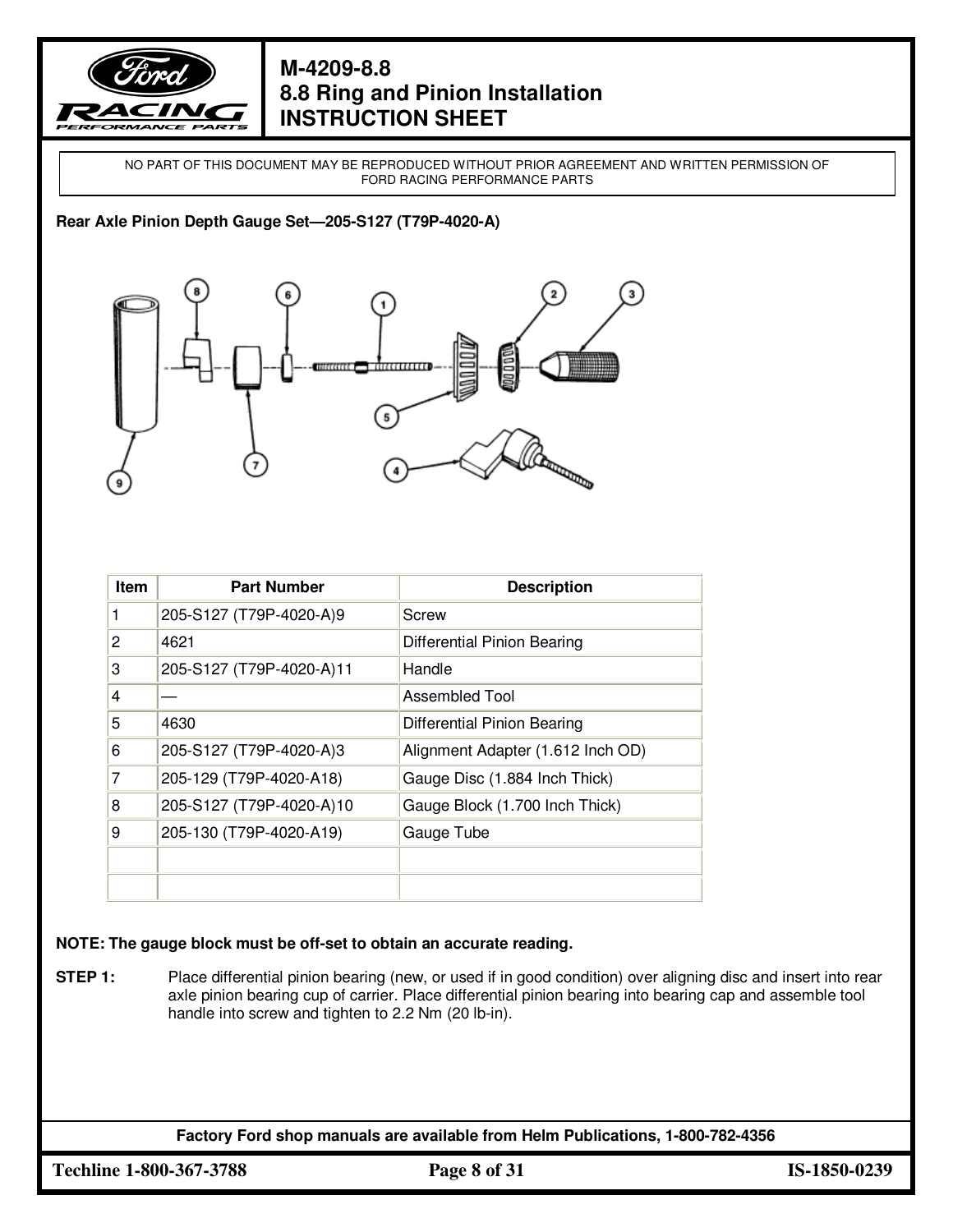

NO PART OF THIS DOCUMENT MAY BE REPRODUCED WITHOUT PRIOR AGREEMENT AND WRITTEN PERMISSION OF FORD RACING PERFORMANCE PARTS



- **STEP 2:** Make sure gauge handle adapter screw, aligning adapter, gauge disc and gauge block assembly are securely mounted between front differential pinion bearing and rear differential pinion bearing. Check tool handle torque prior to gauging to make sure that bearings are properly seated. This can affect final shim selection when improperly assembled. Clean rear axle pinion bearing cups and differential pedestal surfaces thoroughly. Apply only light oil film on bearing assemblies prior to gauging.
- **STEP 3:** The gauge block should then be rotated several half turns to make sure rollers are properly seated in rear axle pinion bearing cups. Rotational torque on the gauge assembly should be 2.2 Nm (20 lb-in) with new bearings. Final position should be approximately 45 degrees across gauge tube to make sure gauge block is in line with gauge tube high point. This area should be used for drive pinion bearing adjustment shim selection. Selection of drive pinion bearing adjustment shim with gauge block not lined up with tube high point will cause improper drive pinion bearing adjustment shim selection and may result in axle noise.

#### **NOTE: Shims must be flat. Do not use dirty, bent, nicked or mutilated drive pinion bearing adjustment shims as a gauge.**

**STEP 4:** Use drive pinion bearing adjustment shims as gauge for shim selection. This will minimize errors in attempting to stack feeler gauge stock together. It will also minimize simple addition errors in calculating correct shim thickness.

**NOTE: Use the same differential pinion bearing in this procedure during final assembly of the axle.** 

Feeling slight drag on drive pinion bearing adjustment shim is important for correct selection. Do not attempt to force drive pinion bearing adjustment shim between gauge block and the gauge tube. This will minimize selection of a drive pinion bearing adjustment shim thicker than required which results in a deep tooth contact in final assembly of integral axles.

**STEP 5:** Place selected drive pinion bearing adjustment shims on pinion shaft and press differential pinion bearing until firmly seated on shaft.

**Factory Ford shop manuals are available from Helm Publications, 1-800-782-4356**

**Techline 1-800-367-3788 Page 9 of 31 IS-1850-0239**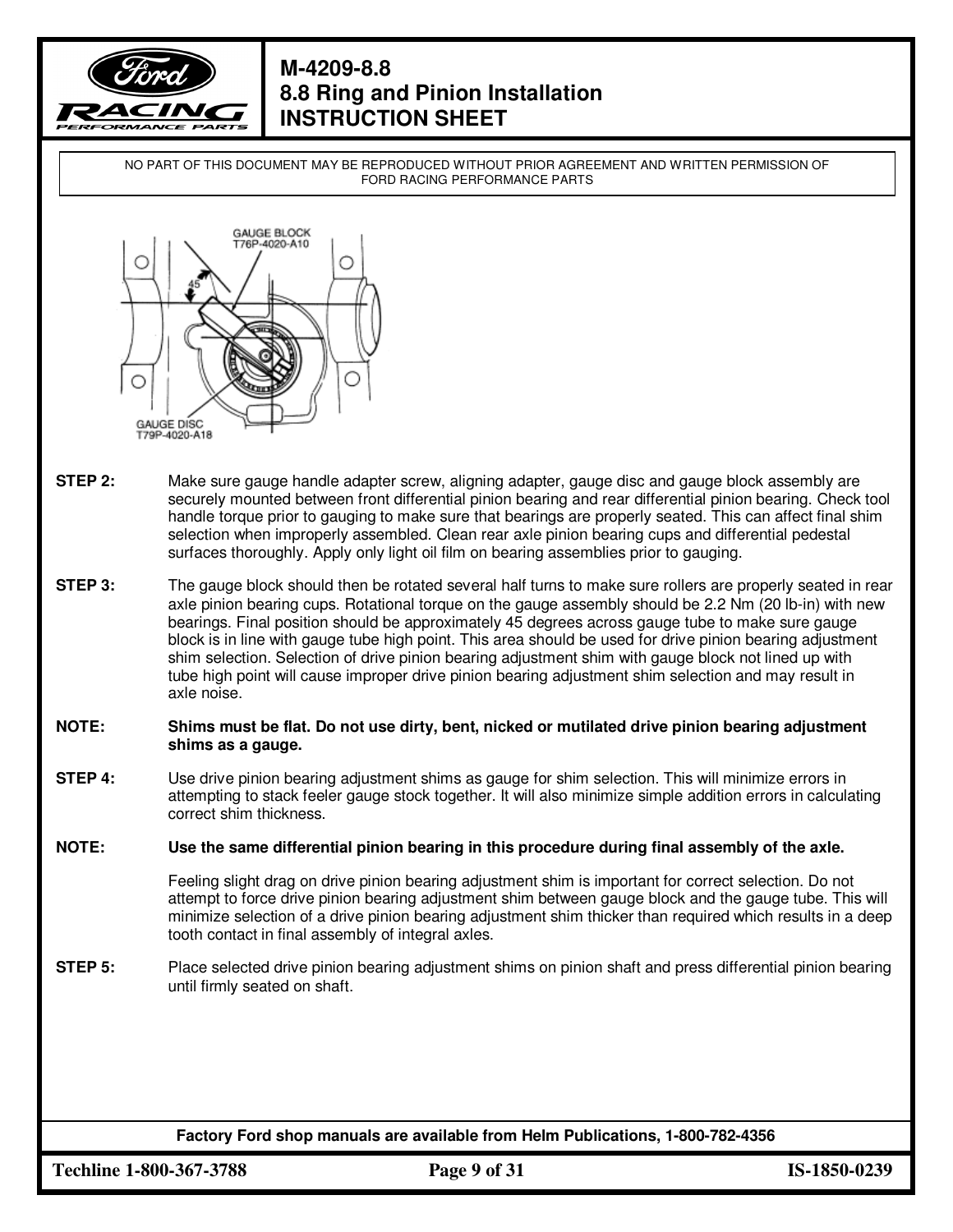

NO PART OF THIS DOCUMENT MAY BE REPRODUCED WITHOUT PRIOR AGREEMENT AND WRITTEN PERMISSION OF FORD RACING PERFORMANCE PARTS

#### **Pinion Rear Bearing Installation**



- **STEP 1:** Make sure splines on pinion stem are free of burrs. If burrs are evident, remove by using a fine crocus cloth, working in a rotational motion. Wipe pinion clean.
- **STEP 2:** Place new differential drive pinion collapsible spacer on pinion stem against pinion stem shoulder.



**Factory Ford shop manuals are available from Helm Publications, 1-800-782-4356**

**Techline 1-800-367-3788 Page 10 of 31 IS-1850-0239**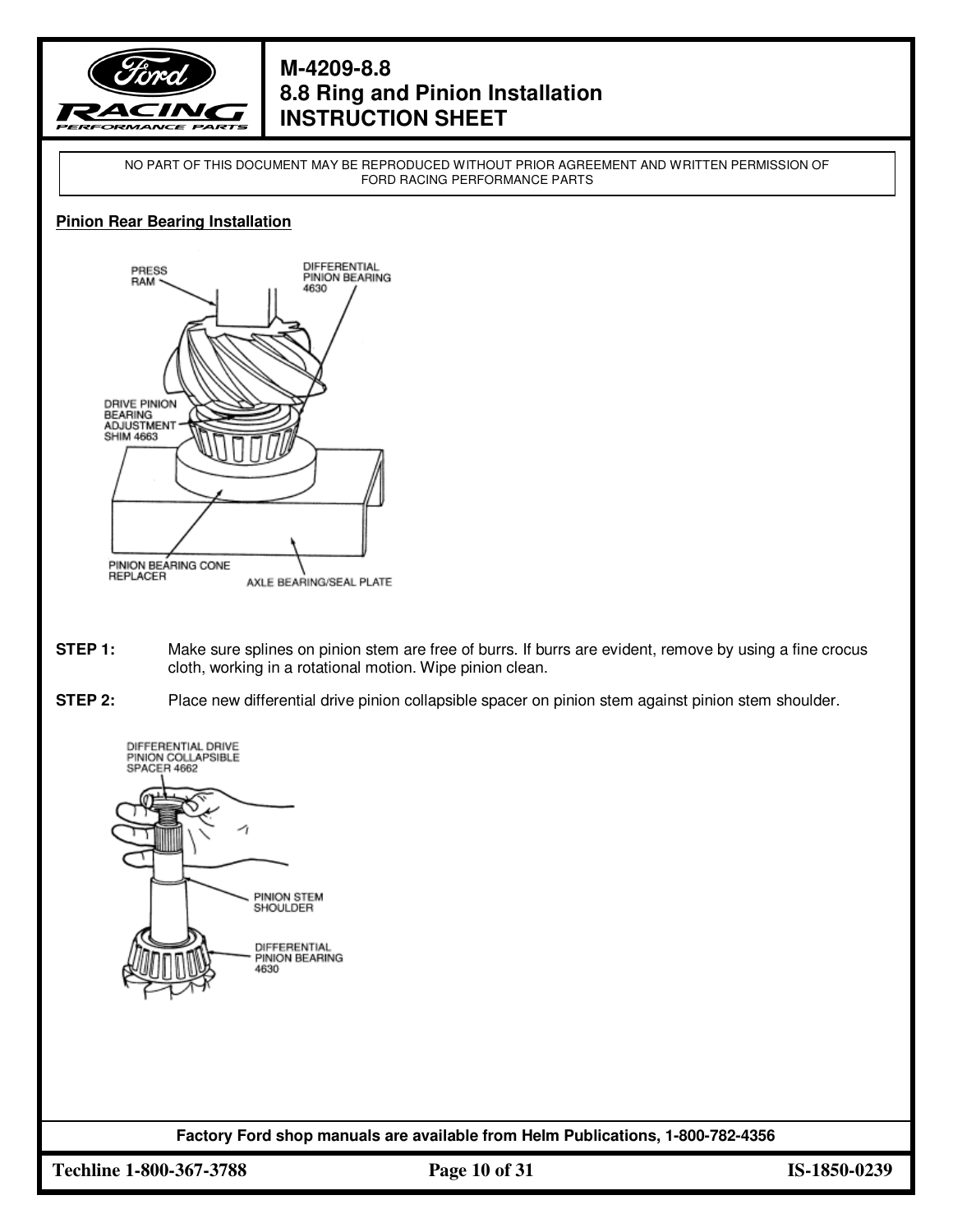

NO PART OF THIS DOCUMENT MAY BE REPRODUCED WITHOUT PRIOR AGREEMENT AND WRITTEN PERMISSION OF FORD RACING PERFORMANCE PARTS

**NOTE: Clean flange yoke seal surface before installing rear axle drive pinion seal in rear axle housing bore. Coat lips of rear axle drive pinion seal with Premium-Life Grease XG-1-C or equivalent meeting Ford specification ESA-M1C75-B.** 

**STEP 3:** Install differential pinion bearing and rear axle drive pinion shaft oil slinger in housing bore. Install rear axle drive pinion shaft oil slinger on Pinion Seal Replacer.



**CAUTION: Installation without proper tool may result in early flange yoke seal failure. If rear axle drive pinion seal becomes cocked during installation, remove it and install new one.**

**STEP 4:** Install rear axle drive pinion seal in rear axle housing.

PINION SEAL REPLACER



**Factory Ford shop manuals are available from Helm Publications, 1-800-782-4356**

**Techline 1-800-367-3788 Page 11 of 31 IS-1850-0239**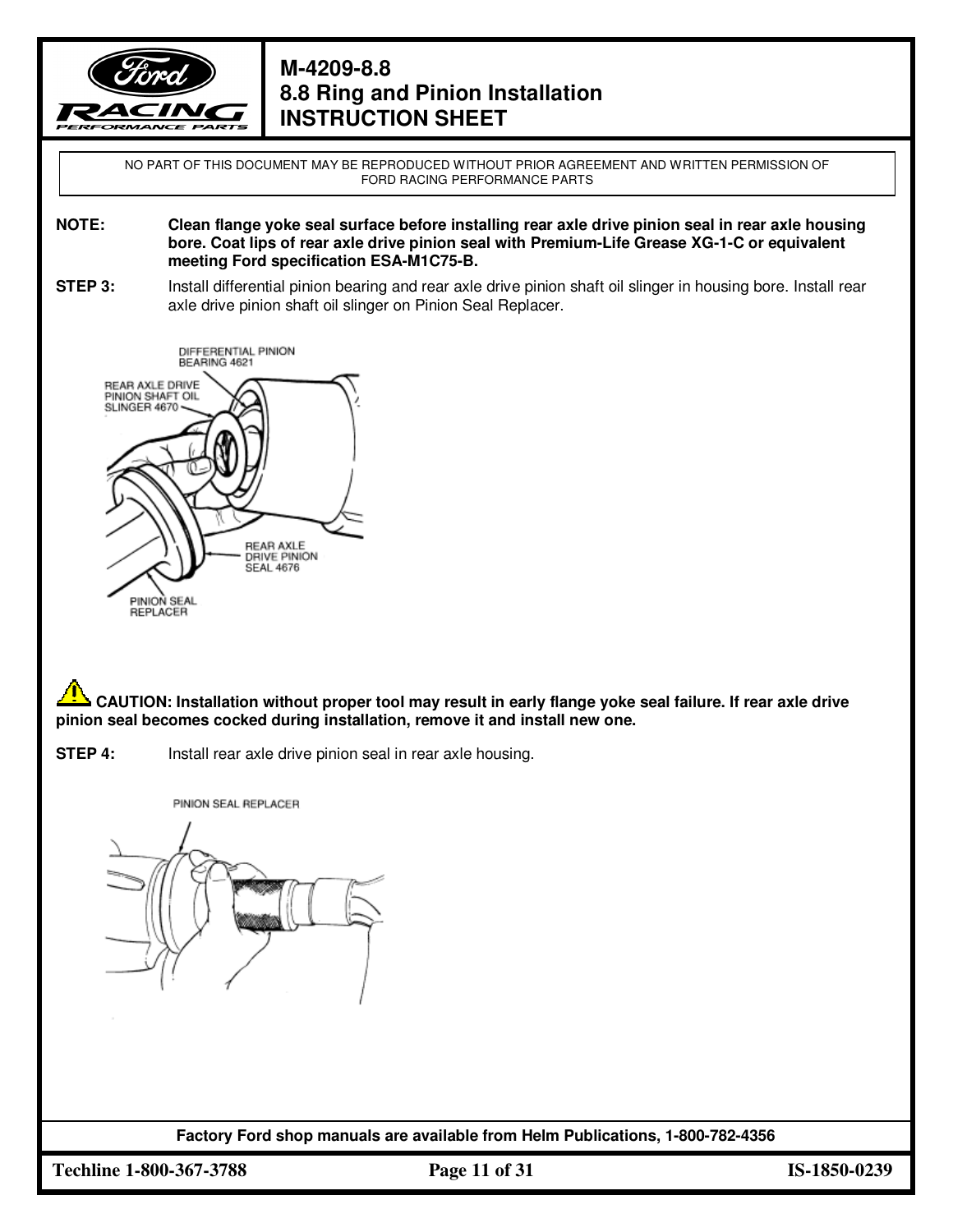

NO PART OF THIS DOCUMENT MAY BE REPRODUCED WITHOUT PRIOR AGREEMENT AND WRITTEN PERMISSION OF FORD RACING PERFORMANCE PARTS

#### **Drive Pinion Assembly Installation**

**STEP 1:** From rear of rear axle housing, install drive pinion assembly (drive pinion, drive pinion bearing adjustment shims, differential pinion bearing and differential drive pinion collapsible spacer) into rear axle housing pinion shaft bore.



#### **Universal Joint Flange, Rear Axle Installation**

**STEP 1:** Apply a small amount of rear axle lubricant to rear axle universal joint flange splines.

 **CAUTION: The rear axle universal joint flange must never be hammered on or installed with power tools.** 

- **STEP 2:** With drive pinion in place in rear axle housing , install rear axle universal joint flange using Companion Flange Replacer or equivalent.
- **STEP 3:** Install a new pinion nut on pinion shaft (apply a small amount of lubricant on the washer side of nut).
- **STEP 4:** Hold rear axle universal joint flange with Companion Flange Holding Tool while tightening nut.



**Factory Ford shop manuals are available from Helm Publications, 1-800-782-4356**

**Techline 1-800-367-3788 Page 12 of 31 IS-1850-0239**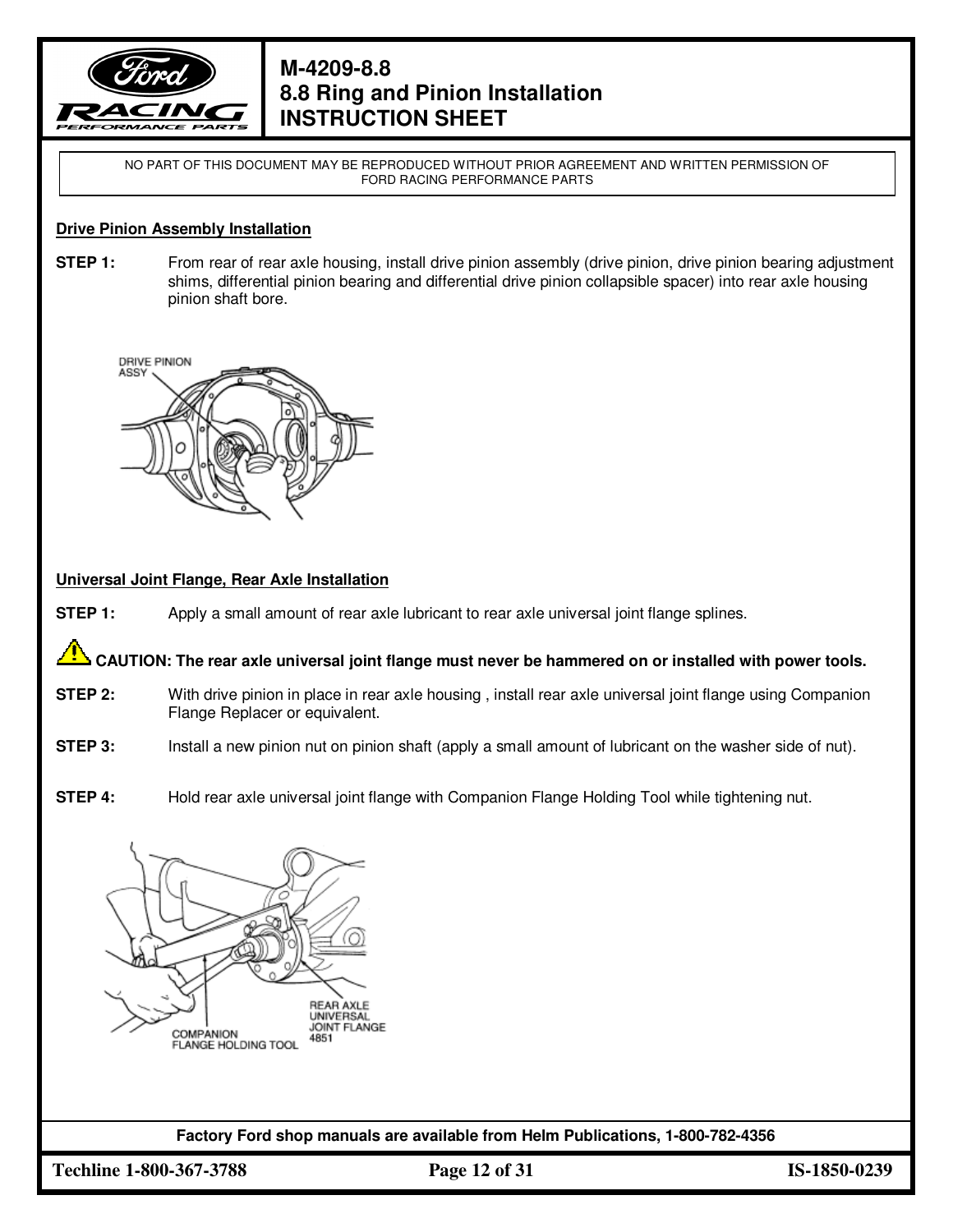

NO PART OF THIS DOCUMENT MAY BE REPRODUCED WITHOUT PRIOR AGREEMENT AND WRITTEN PERMISSION OF FORD RACING PERFORMANCE PARTS

- **STEP 5:** Tighten pinion nut. Rotate pinion occasionally to ensure proper bearing seating. Take frequent pinion bearing torque preload readings until proper preload reading is obtained.
- **STEP 6: Minimum** torque required to tighten pinion flange nut to obtain pinion bearing preload, 140 lb-ft.

 **CAUTION: Never back off pinion nut to reduce preload. If reduced preload is required, a new differential drive pinion collapsible spacer and pinion nut must be installed.** 

Pinion bearing preload with used bearings to 0.9-1.6 Nm (8-14 lb-in), and new bearings to 1.8-3.2 Nm (16-28 lb-in.)

#### **Ring Gear Installation**

- **STEP 1:** Inspect mounting face of ring gear for nicks, burrs or other imperfections. Deburr with a stone as necessary.
- **STEP 2:** Apply a one-eighth inch bead of maximum strength retaining compound (Loctite® 638) on the rear face of the ring gear in the pattern shown.



**STEP 3:** Using 2 ring gear bolts as a guide, press the ring gear on the differential assembly.



**Factory Ford shop manuals are available from Helm Publications, 1-800-782-4356**

**Techline 1-800-367-3788 Page 13 of 31 IS-1850-0239**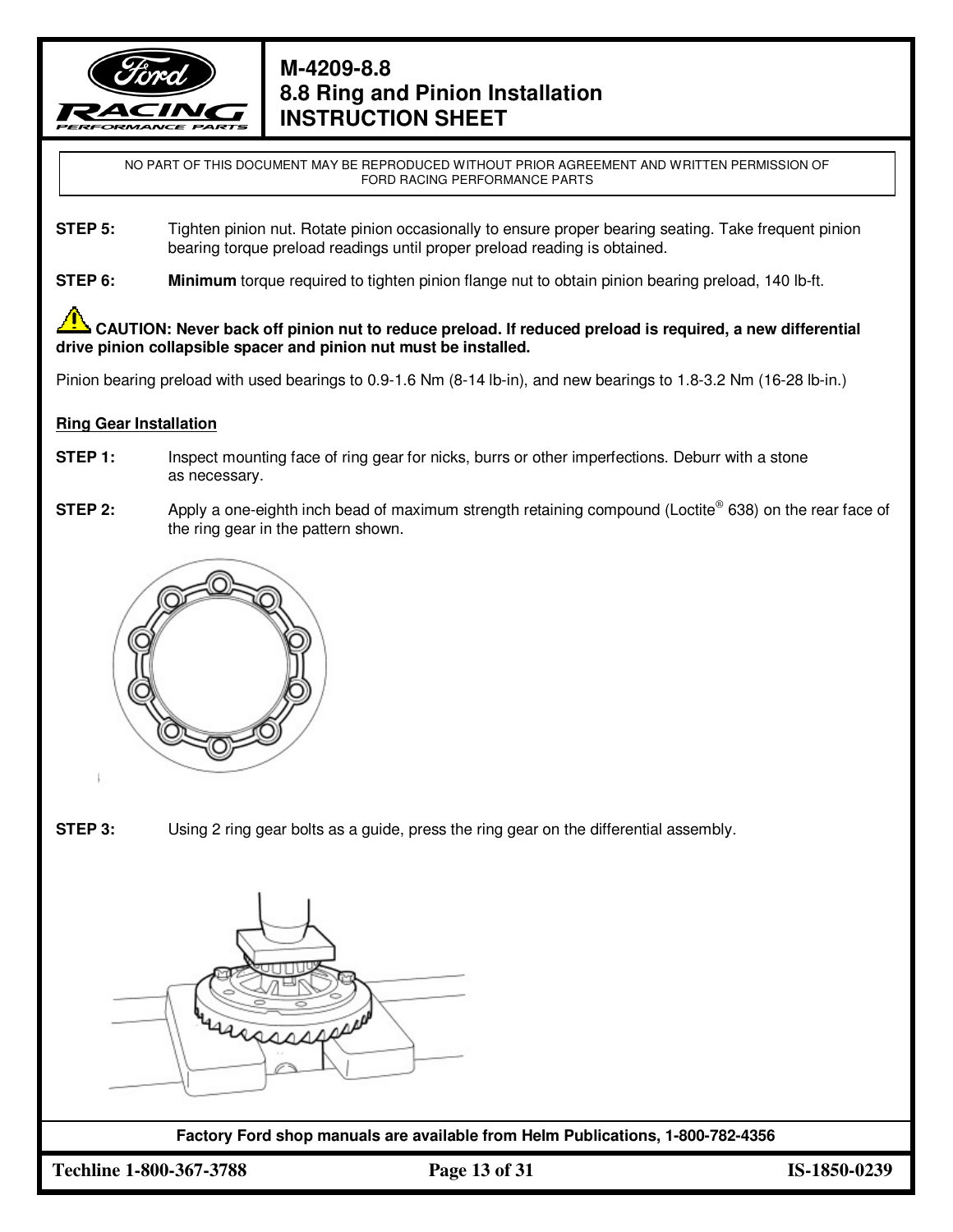

NO PART OF THIS DOCUMENT MAY BE REPRODUCED WITHOUT PRIOR AGREEMENT AND WRITTEN PERMISSION OF FORD RACING PERFORMANCE PARTS

- **STEP 4:** Install the 10 new differential ring gear bolts.
	- a. Tighten to 97-102 lb-ft.



#### **Installation**

**STEP 1:** Position the differential assembly in the axle housing.



**STEP 2:** Install the originally removed differential bearing shim on the LH side.

**Factory Ford shop manuals are available from Helm Publications, 1-800-782-4356**

**Techline 1-800-367-3788 Page 14 of 31 IS-1850-0239**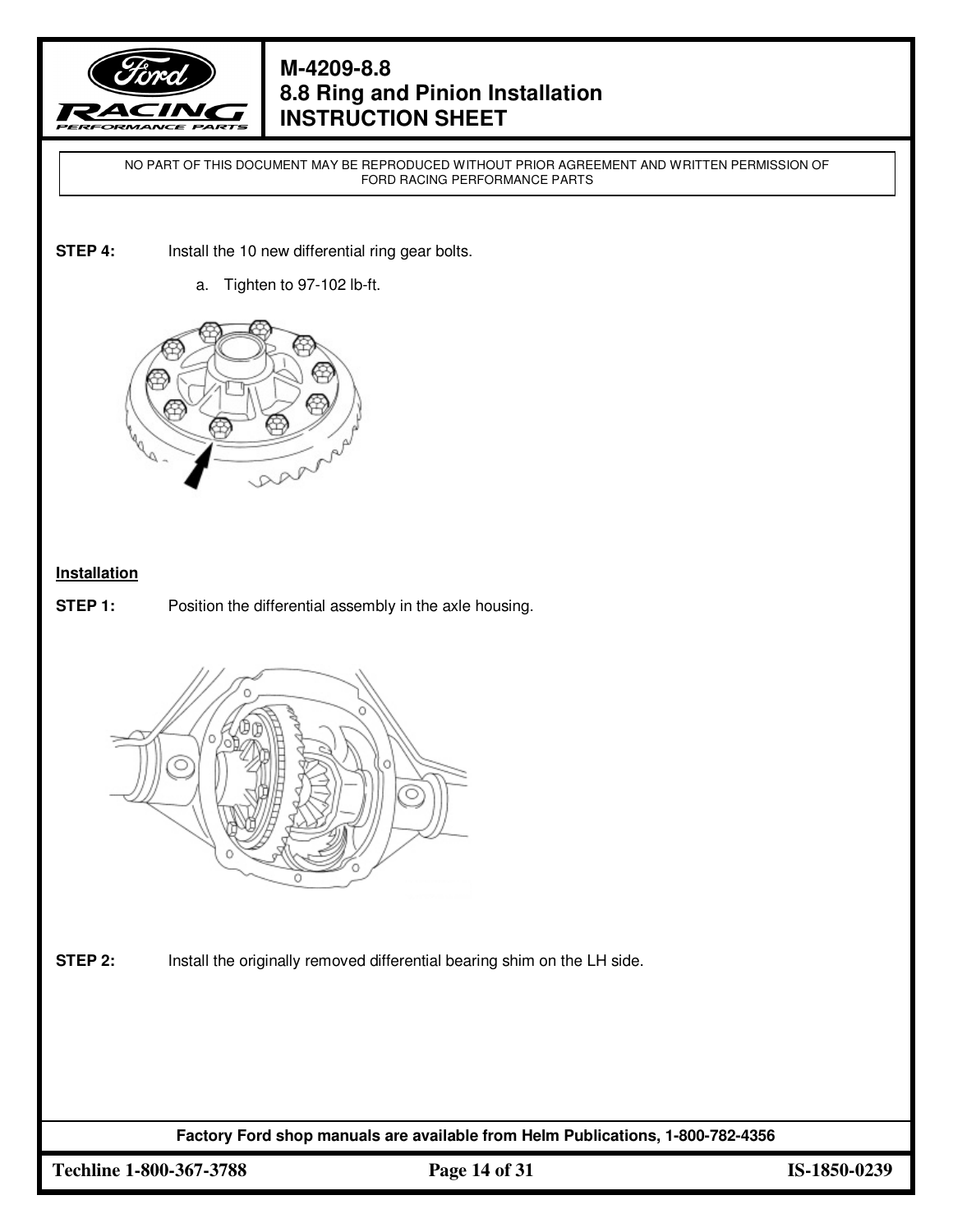

NO PART OF THIS DOCUMENT MAY BE REPRODUCED WITHOUT PRIOR AGREEMENT AND WRITTEN PERMISSION OF FORD RACING PERFORMANCE PARTS



**NOTE:** Apply pressure toward the LH side to make sure the LH differential bearing cup is seated. Install the LH differential bearing cap and loosely install the 2 differential bearing cap bolts.



**STEP 3:** Install the original differential bearing shim on the RH side.

**Factory Ford shop manuals are available from Helm Publications, 1-800-782-4356**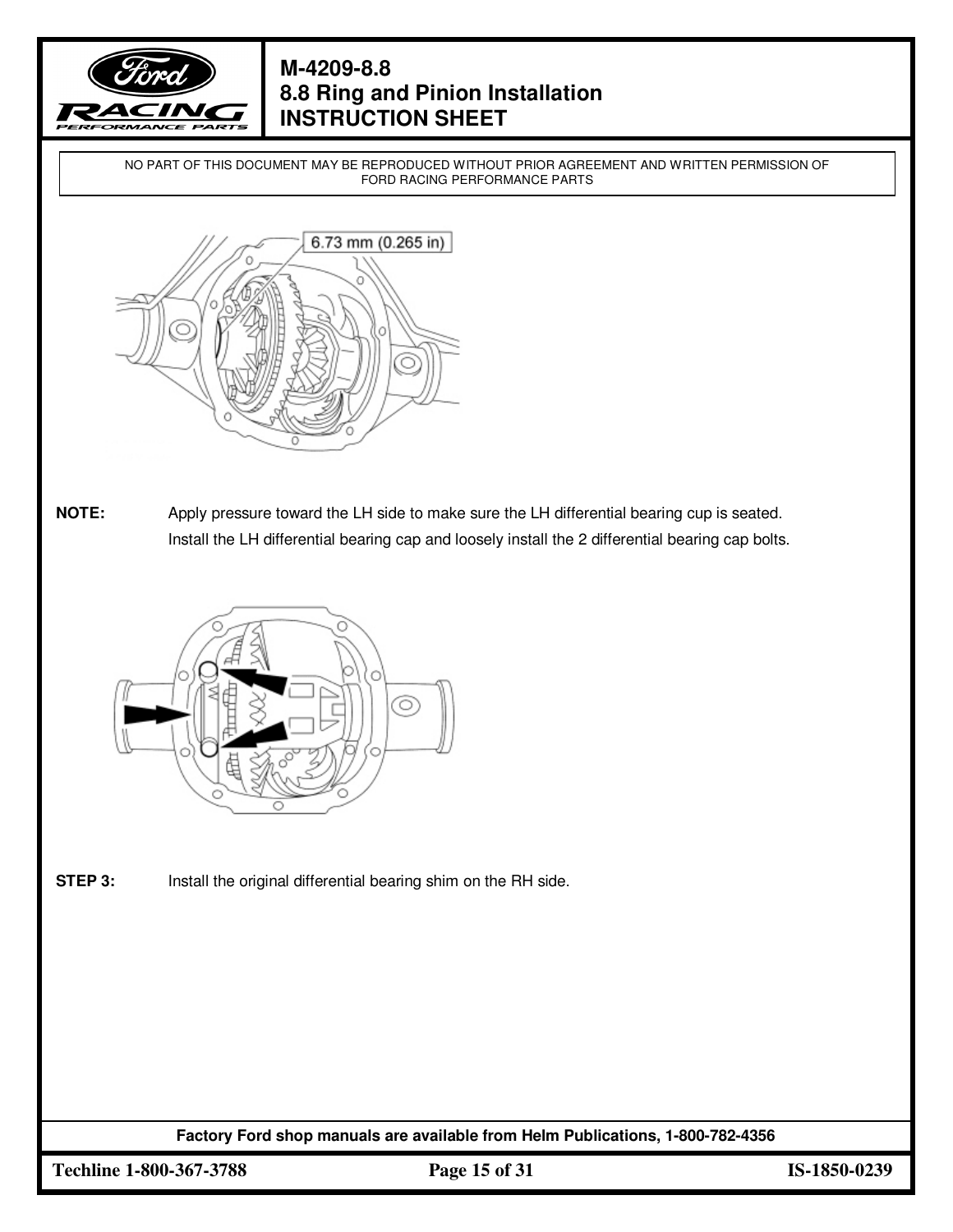

NO PART OF THIS DOCUMENT MAY BE REPRODUCED WITHOUT PRIOR AGREEMENT AND WRITTEN PERMISSION OF FORD RACING PERFORMANCE PARTS



**STEP 4:** Using the Differential Shim Installer, fully seat the differential bearing shims.



- **STEP 5:** Install the RH side differential bearing cap and tighten the 4 differential bearing cap bolts.
	- a. Tighten to 90-100 lb-ft.

**Factory Ford shop manuals are available from Helm Publications, 1-800-782-4356**

**Techline 1-800-367-3788 Page 16 of 31 IS-1850-0239**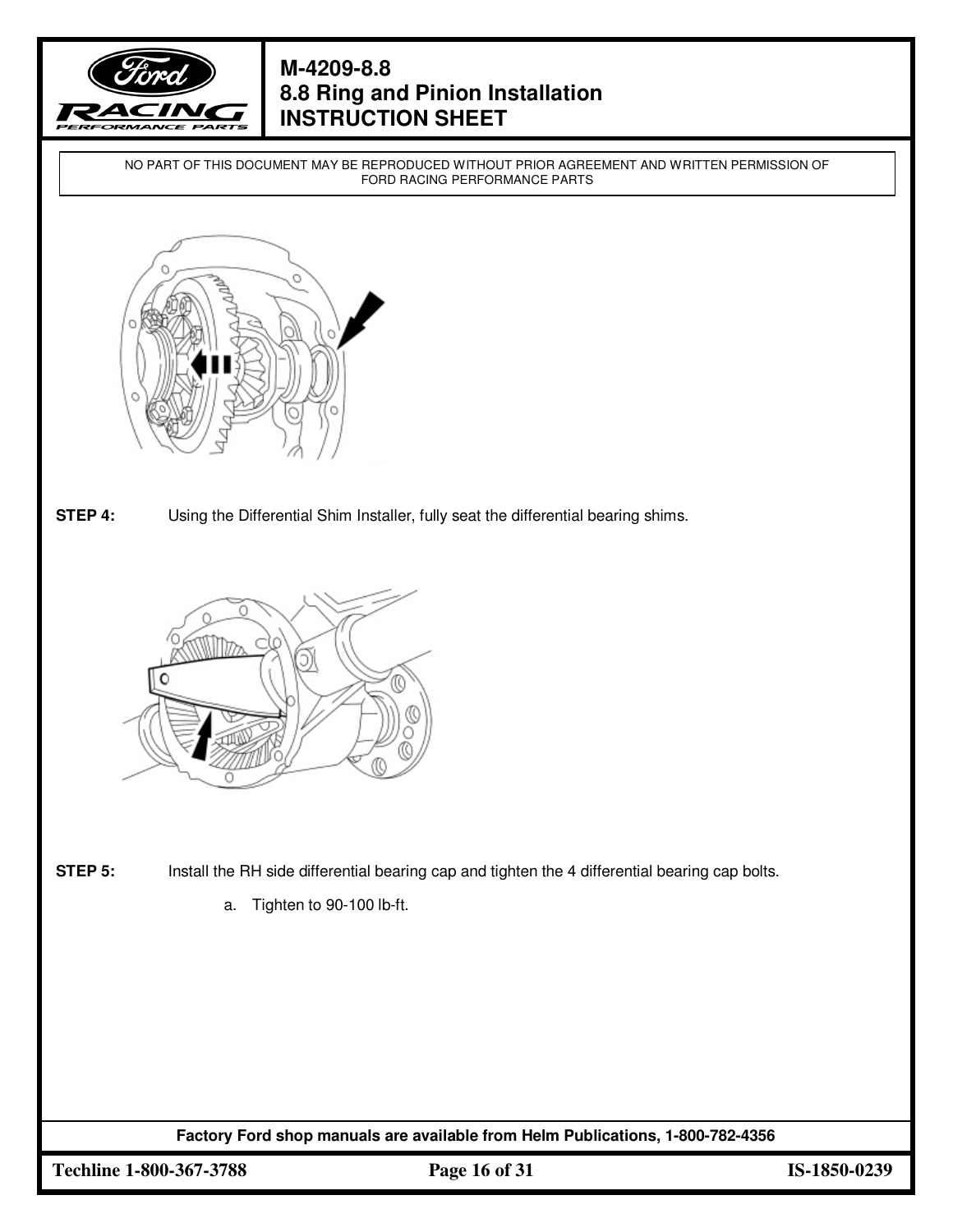

NO PART OF THIS DOCUMENT MAY BE REPRODUCED WITHOUT PRIOR AGREEMENT AND WRITTEN PERMISSION OF FORD RACING PERFORMANCE PARTS



**STEP 6:** Rotate the differential assembly to make sure it rotates freely



#### **Adjust the Ring Gear Backlash**

- **STEP 1:** Install the Dial Indicator Gauge with Holding Fixture and measure the ring gear backlash. (.008"-.012")
- **STEP 2:** Backlash should be checked in 4 locations. (.004" maximum variation)
	- a. If a zero backlash condition occurs or the backlash is not within specification, proceed to Step 3
	- b. If the backlash is within specification, proceed to Step 14.

**Factory Ford shop manuals are available from Helm Publications, 1-800-782-4356**

**Techline 1-800-367-3788 Page 17 of 31 IS-1850-0239**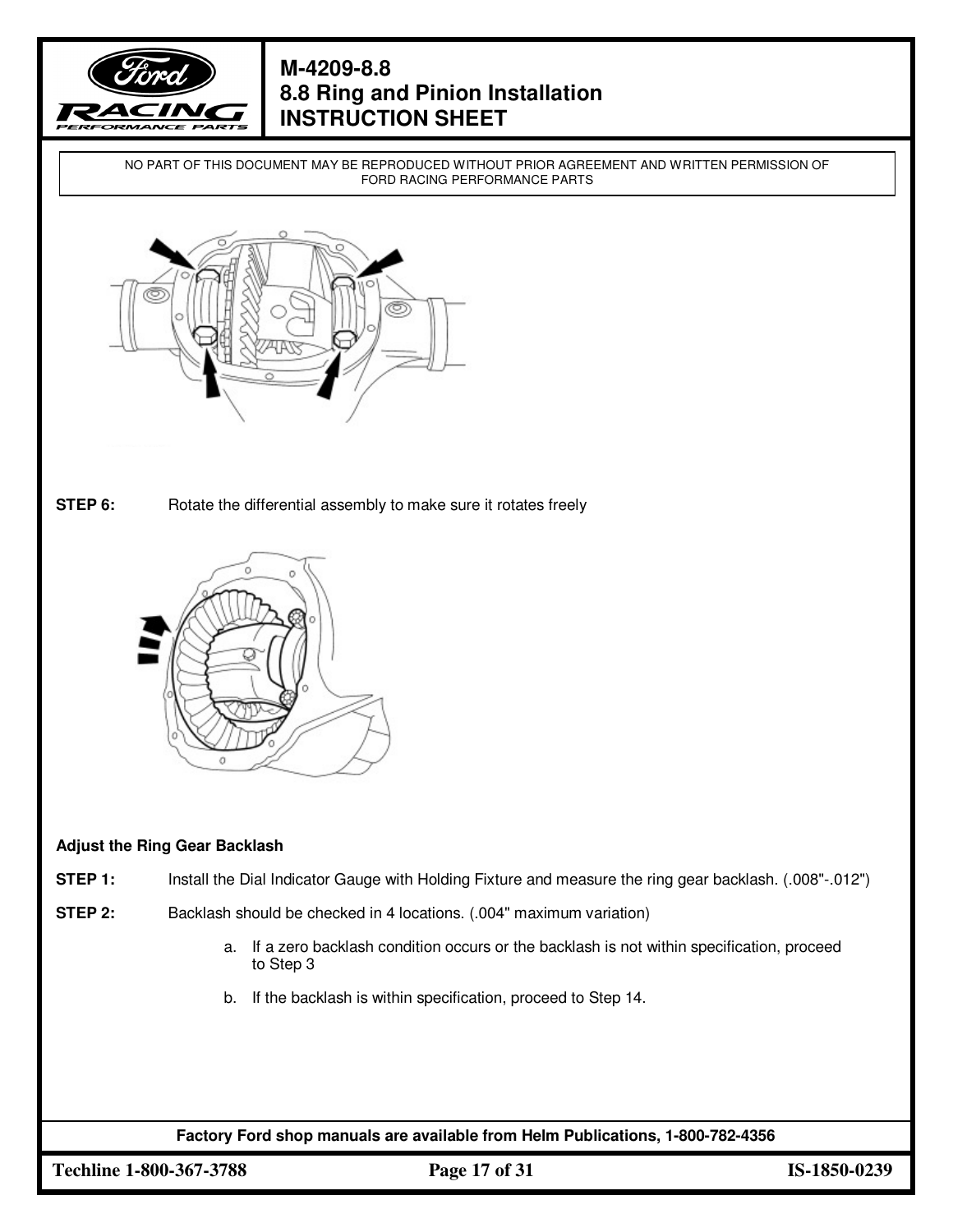

NO PART OF THIS DOCUMENT MAY BE REPRODUCED WITHOUT PRIOR AGREEMENT AND WRITTEN PERMISSION OF FORD RACING PERFORMANCE PARTS



**STEP 3:** Remove the 4 differential bearing cap bolts and 2 caps.



- **STEP 4:** If a zero backlash condition had occurred, add 0.50 mm (0.020 in) to the RH side shim and subtract 0.50 mm (0.020 in) from the LH side shim to allow a backlash indication. Install the 2 bearing caps and 4 bolts.
	- a. Tighten to 90-100 lb-ft.
	- b. Go back to Step 2
- **STEP 5:** To correct for high or low backlash, increase the thickness of one differential bearing shim and decrease the thickness of the other differential bearing shim by the same amount. Refer to the following tables when adjusting the backlash.

**Factory Ford shop manuals are available from Helm Publications, 1-800-782-4356**

**Techline 1-800-367-3788 Page 18 of 31 IS-1850-0239**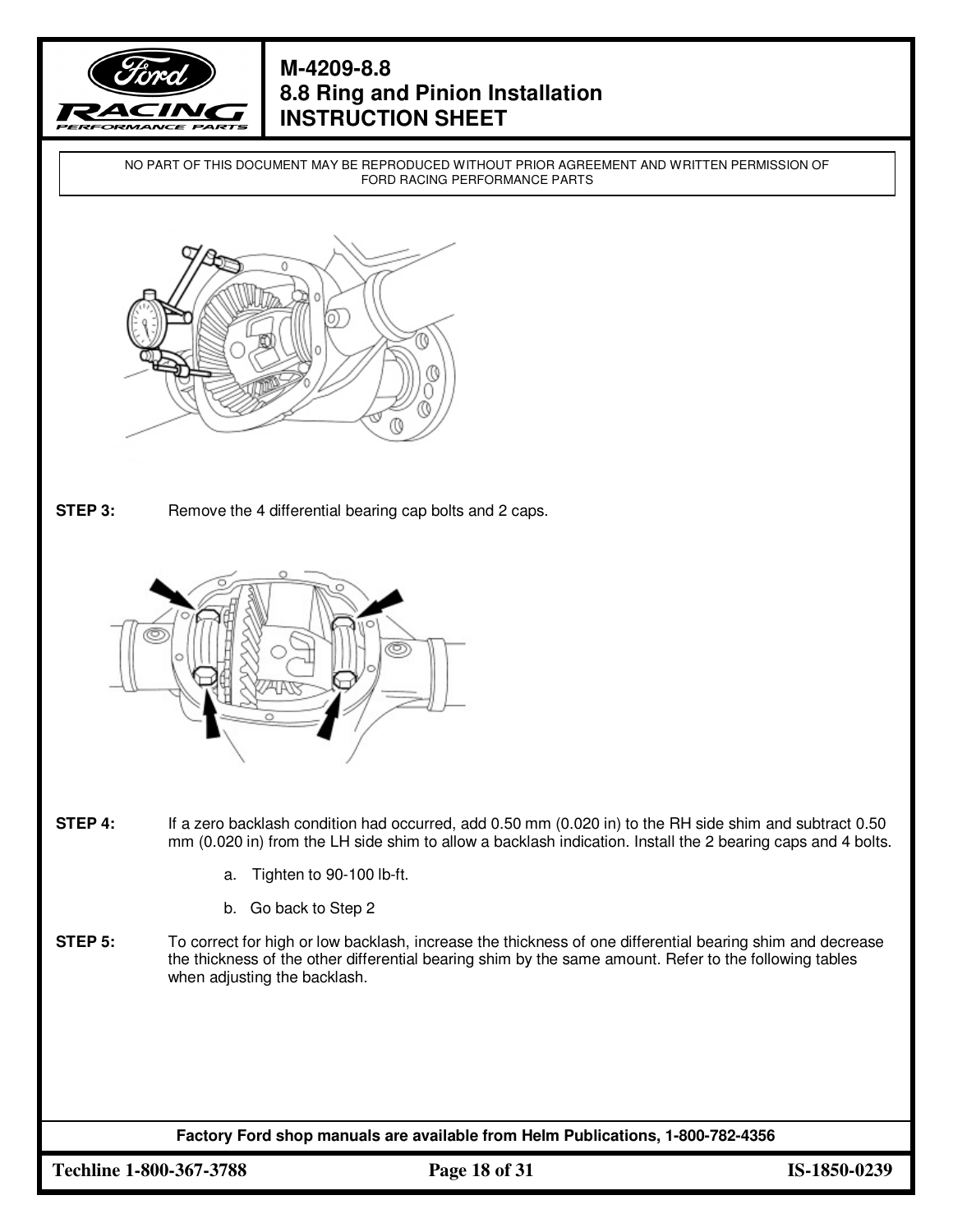

NO PART OF THIS DOCUMENT MAY BE REPRODUCED WITHOUT PRIOR AGREEMENT AND WRITTEN PERMISSION OF FORD RACING PERFORMANCE PARTS

|       |       | Backlash Change Required Thickness Change Required |       |  |
|-------|-------|----------------------------------------------------|-------|--|
| mm    | Inch  | mm                                                 | Inch  |  |
| 0.025 | 0.001 | 0.050                                              | 0.002 |  |
| 0.050 | 0.002 | 0.050                                              | 0.002 |  |
| 0.076 | 0.003 | 0.101                                              | 0.004 |  |
| 0.101 | 0.004 | 0.152                                              | 0.006 |  |
| 0.127 | 0.005 | 0.152                                              | 0.006 |  |
| 0.152 | 0.006 | 0.203                                              | 0.008 |  |
| 0.177 | 0.007 | 0.254                                              | 0.010 |  |
| 0.203 | 0.008 | 0.254                                              | 0.010 |  |
| 0.228 | 0.009 | 0.304                                              | 0.012 |  |
| 0.254 | 0.010 | 0.355                                              | 0.014 |  |
| 0.279 | 0.011 | 0.355                                              | 0.014 |  |
| 0.304 | 0.012 | 0.406                                              | 0.016 |  |
| 0.330 | 0.013 | 0.457                                              | 0.018 |  |
| 0.335 | 0.014 | 0.457                                              | 0.018 |  |
| 0.381 | 0.015 | 0.508                                              | 0.020 |  |

#### **Differential Shim Size Chart 4067**

|                               | <b>Dimension A</b> |                             |
|-------------------------------|--------------------|-----------------------------|
| <b>Stripes and Color Code</b> | mm                 | <b>Inch</b>                 |
| $2 - C$ -COAL                 |                    | 7.7978-7.8105 0.3070-0.3075 |
| $1 - C$ -COAL                 |                    | 7.7470-7.7597 0.3050-0.3055 |
| $5 - BLU$                     |                    | 7.6962-7.7089 0.3030-0.3035 |
| $4 - BLU$                     |                    | 7.6454-7.6581 0.3010-0.3015 |
| $3 - BLU$                     |                    | 7.5946-7.6073 0.2990-0.2995 |
| $2 - BLU$                     |                    | 7.5458-7.5565 0.2970-0.2975 |
| $5 -$ PINK                    |                    | 7.4422-7.4549 0.2930-0.2935 |
| $4 - PINK$                    |                    | 7.3914-7.4041 0.2910-0.2915 |
| $3 -$ PINK                    |                    | 7.3406-7.3533 0.2890-0.2895 |
| $2 - PINK$                    |                    | 7.2898-7.3025 0.2870-0.2875 |
| $1 - PINK$                    |                    | 7.2390-7.2517 0.2850-0.2855 |
| $5 -$ GRN                     |                    | 7.1882-7.2009 0.2830-0.2835 |

**Techline 1-800-367-3788 Page 19 of 31 IS-1850-0239**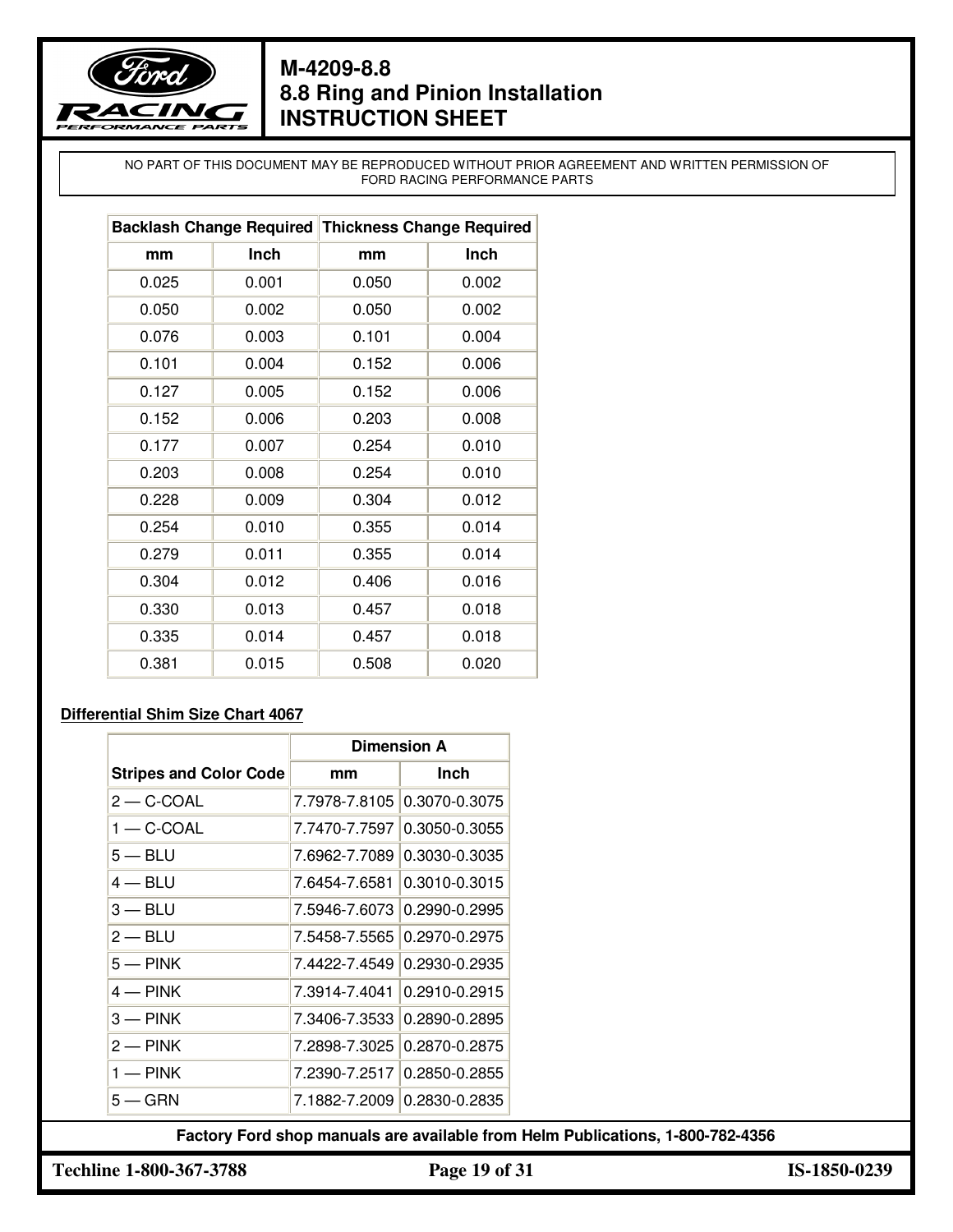

NO PART OF THIS DOCUMENT MAY BE REPRODUCED WITHOUT PRIOR AGREEMENT AND WRITTEN PERMISSION OF FORD RACING PERFORMANCE PARTS

| $4 - GRN$    | 7.1374-7.1501 | 0.2810-0.2815 |
|--------------|---------------|---------------|
| $3 - GRN$    | 7.0866-7.0993 | 0.2790-0.2795 |
| $2 - GRN$    | 7.0358-7.0485 | 0.2770-0.2775 |
| $1 - GRN$    | 6.9850-7.0485 | 0.2750-0.2755 |
| $5 - WH$     | 6.9342-6.9469 | 0.2730-0.2735 |
| $4 - WH$     | 6.8834-6.8961 | 0.2710-0.2715 |
| $3 - WH$     | 6.8326-6.8453 | 0.2690-0.2695 |
| $2 - WH$     | 6.7818-6.7945 | 0.2670-0.2675 |
| $1 - WH$     | 6.7310-6.7437 | 0.2650-0.2655 |
| $5 - YEL$    | 6.6802-6.6929 | 0.2630-0.2635 |
| 4 — YEL      | 6.6294-6.6421 | 0.2610-0.2615 |
| $3 - YEL$    | 6.5786-6.5913 | 0.2590-0.2595 |
| $2 - YEL$    | 6.5278-6.5405 | 0.2570-0.2575 |
| $1 - YEL$    | 6.4770-6.4897 | 0.2550-0.2555 |
| $5 -$ ORNG   | 6.4262-6.4389 | 0.2530-0.2535 |
| $4 - ORNG$   | 6.3754-6.3881 | 0.2510-0.2515 |
| $3 - ORNG$   | 6.3246-6.3373 | 0.2490-0.2495 |
| $2$ $-$ ORNG | 6.2738-6.2865 | 0.2470-0.2475 |
| $1 -$ ORNG   | 6.2223-6.2357 | 0.2450-0.2455 |
| $2 - RED$    | 6.1722-6.1849 | 0.2430-0.2435 |
| $1 -$ RED    | 6.1214-6.1341 | 0.2410-0.2415 |
|              |               |               |

**Factory Ford shop manuals are available from Helm Publications, 1-800-782-4356**

**Techline 1-800-367-3788 Page 20 of 31 IS-1850-0239**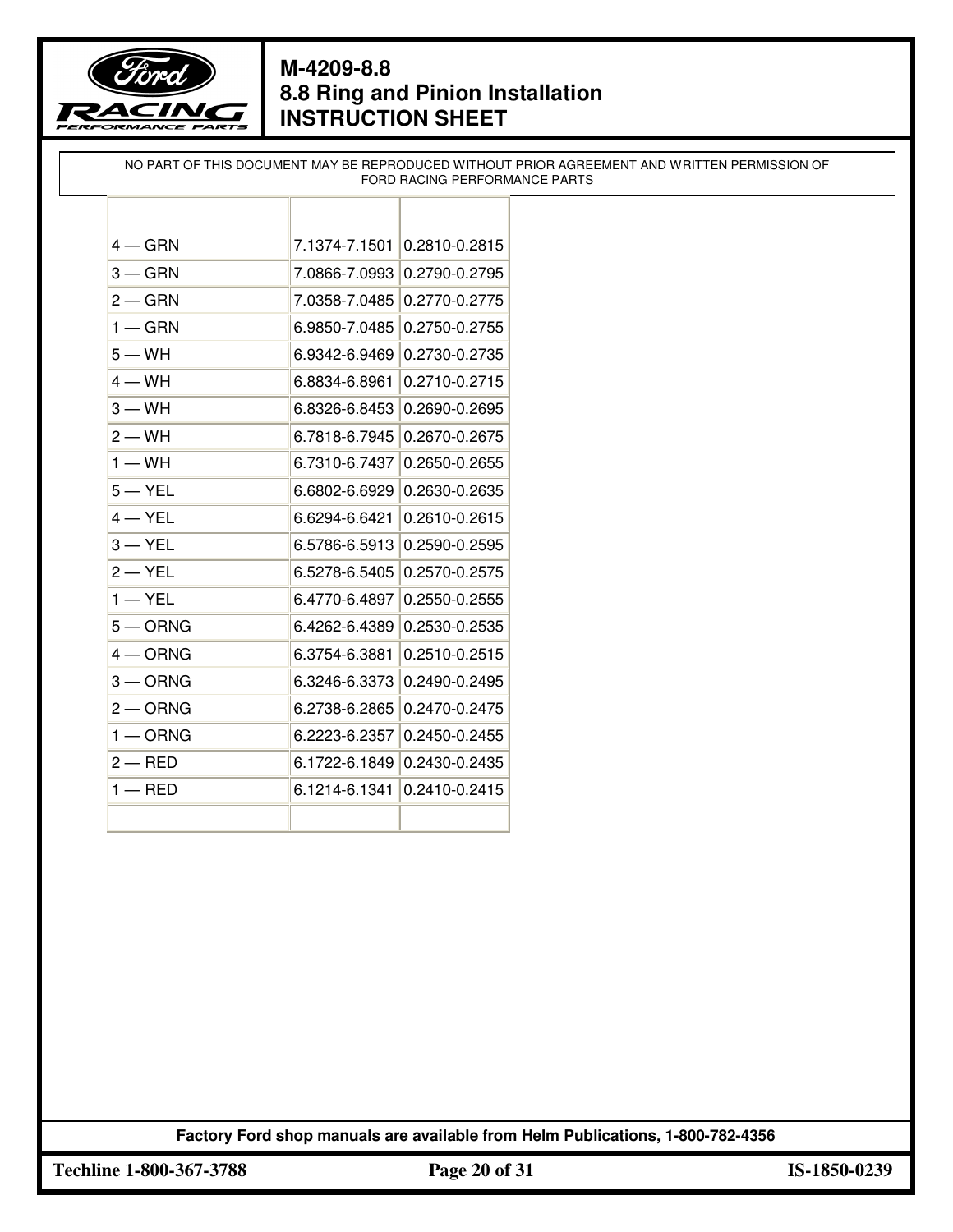

NO PART OF THIS DOCUMENT MAY BE REPRODUCED WITHOUT PRIOR AGREEMENT AND WRITTEN PERMISSION OF FORD RACING PERFORMANCE PARTS

- **STEP 6:** Install the 2 differential bearing caps and 4 bolts.
	- a. Tighten to 99-100 lb-ft.



**STEP 7:** Using the Dial Indicator Gauge with Holding Fixture, recheck the ring gear backlash.

- a. If backlash is now within specification, proceed to Step 8.
- b. If backlash is not within specification, go back to Step 4.



**STEP 8:** Remove the 4 bearing cap bolts and 2 bearing caps.

**Factory Ford shop manuals are available from Helm Publications, 1-800-782-4356**

**Techline 1-800-367-3788 Page 21 of 31 IS-1850-0239**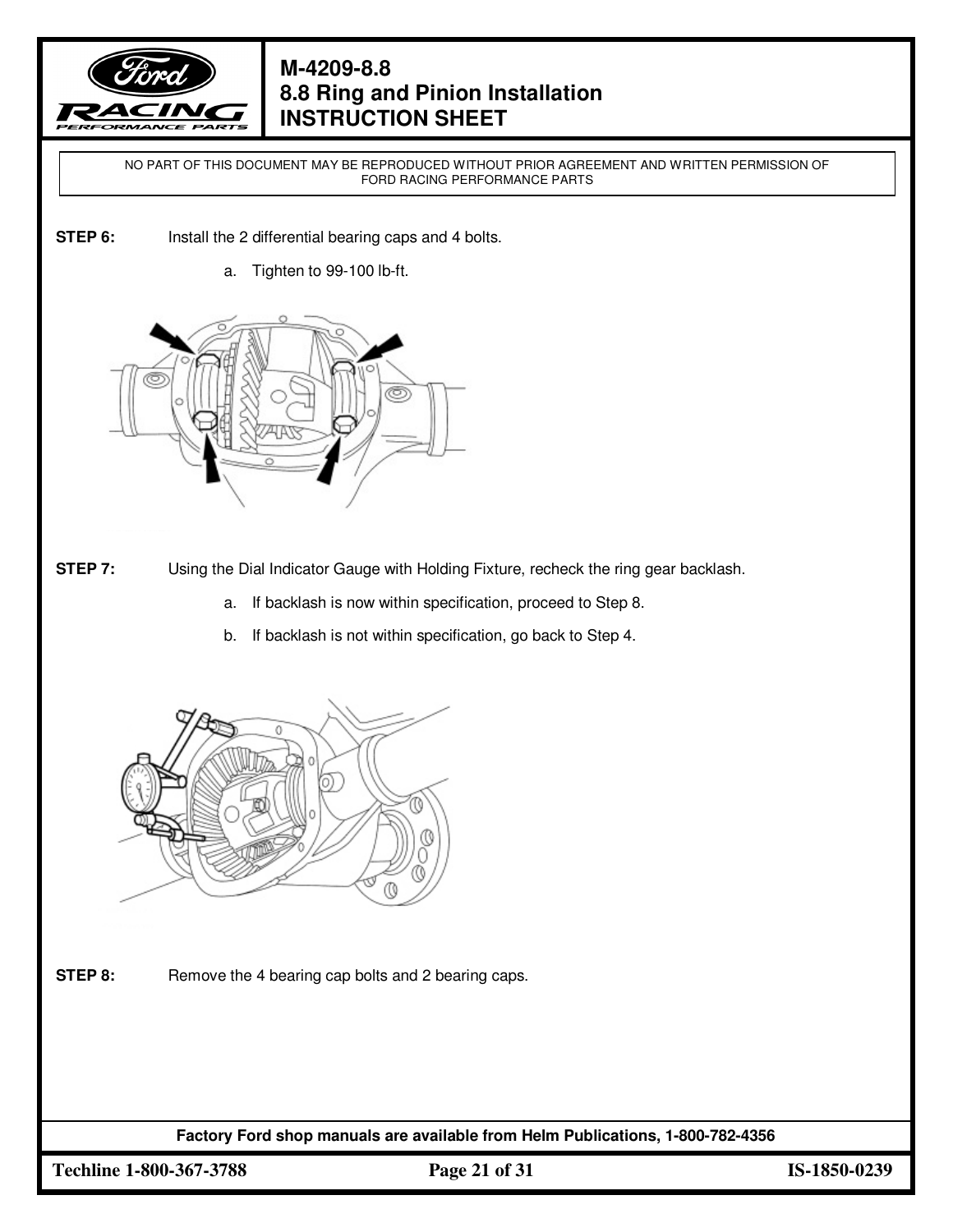

NO PART OF THIS DOCUMENT MAY BE REPRODUCED WITHOUT PRIOR AGREEMENT AND WRITTEN PERMISSION OF FORD RACING PERFORMANCE PARTS

**STEP 9:** To establish differential bearing preload, increase both LH and RH differential bearing shim size by the thickness shown.



**STEP 10:** Using the Differential Shim Installer, fully seat the differential bearing shims. Make sure the assembly rotates freely.



- **STEP 11:** Install the 2 differential bearing caps and 4 bolts.
	- a. Tighten to 90-100 lb-ft.

**Factory Ford shop manuals are available from Helm Publications, 1-800-782-4356**

**Techline 1-800-367-3788 Page 22 of 31 IS-1850-0239**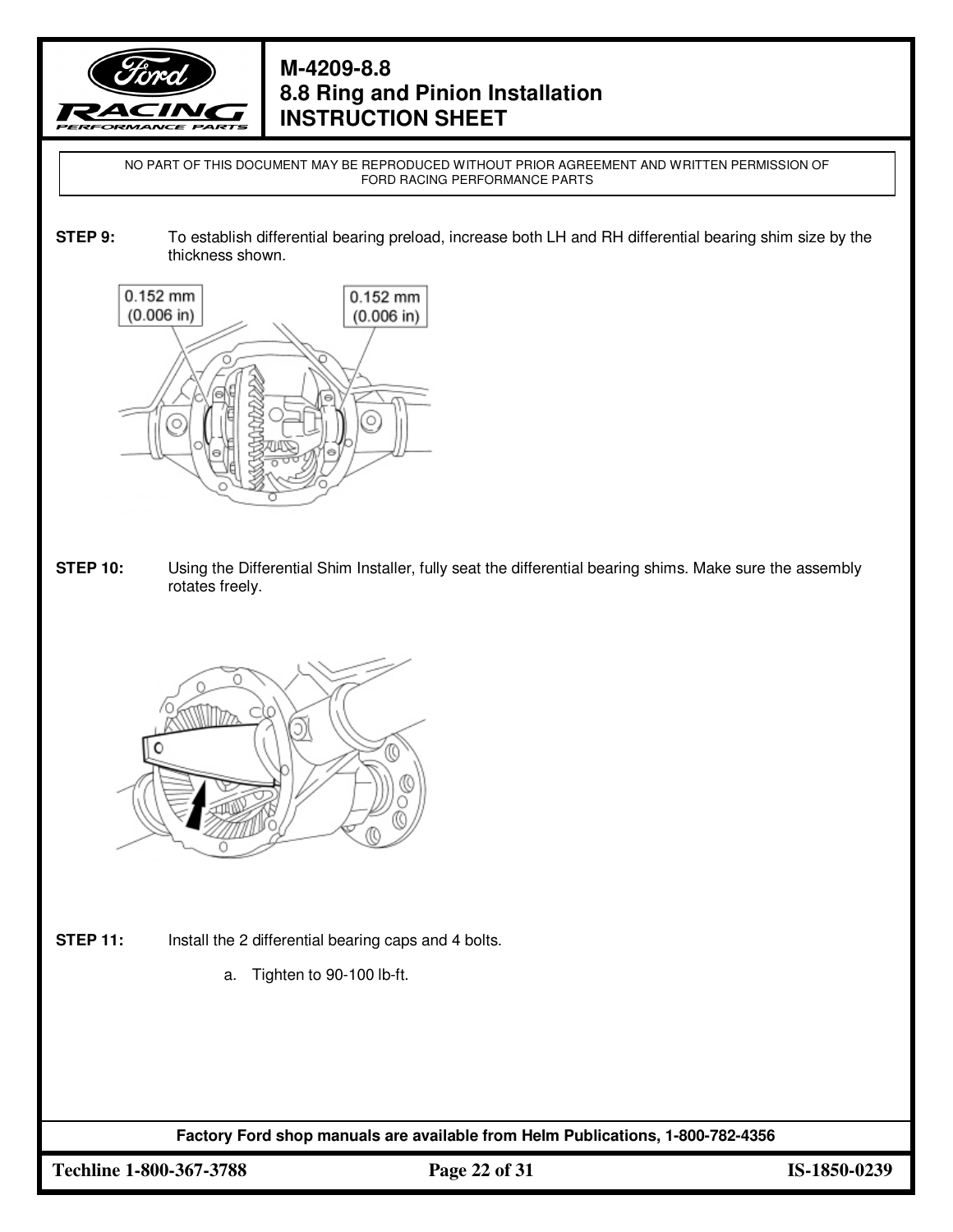

NO PART OF THIS DOCUMENT MAY BE REPRODUCED WITHOUT PRIOR AGREEMENT AND WRITTEN PERMISSION OF FORD RACING PERFORMANCE PARTS



**STEP 12:** Using the Dial Indicator Gauge with Holding Fixture, do a final check of the ring gear backlash.



- **STEP 13:** Apply marking compound and rotate the differential assembly 5 complete revolutions.
- **STEP 14:** VERIFY AN ACCEPTABLE TOOTH CONTACT PATTERN!
- **NOTE: Tooth contact pattern along with proper pinion preload and backlash, determines if a gear set is correctly installed. Do not drive vehicle if pattern is not correct.**

**Factory Ford shop manuals are available from Helm Publications, 1-800-782-4356**

**Techline 1-800-367-3788 Page 23 of 31 IS-1850-0239**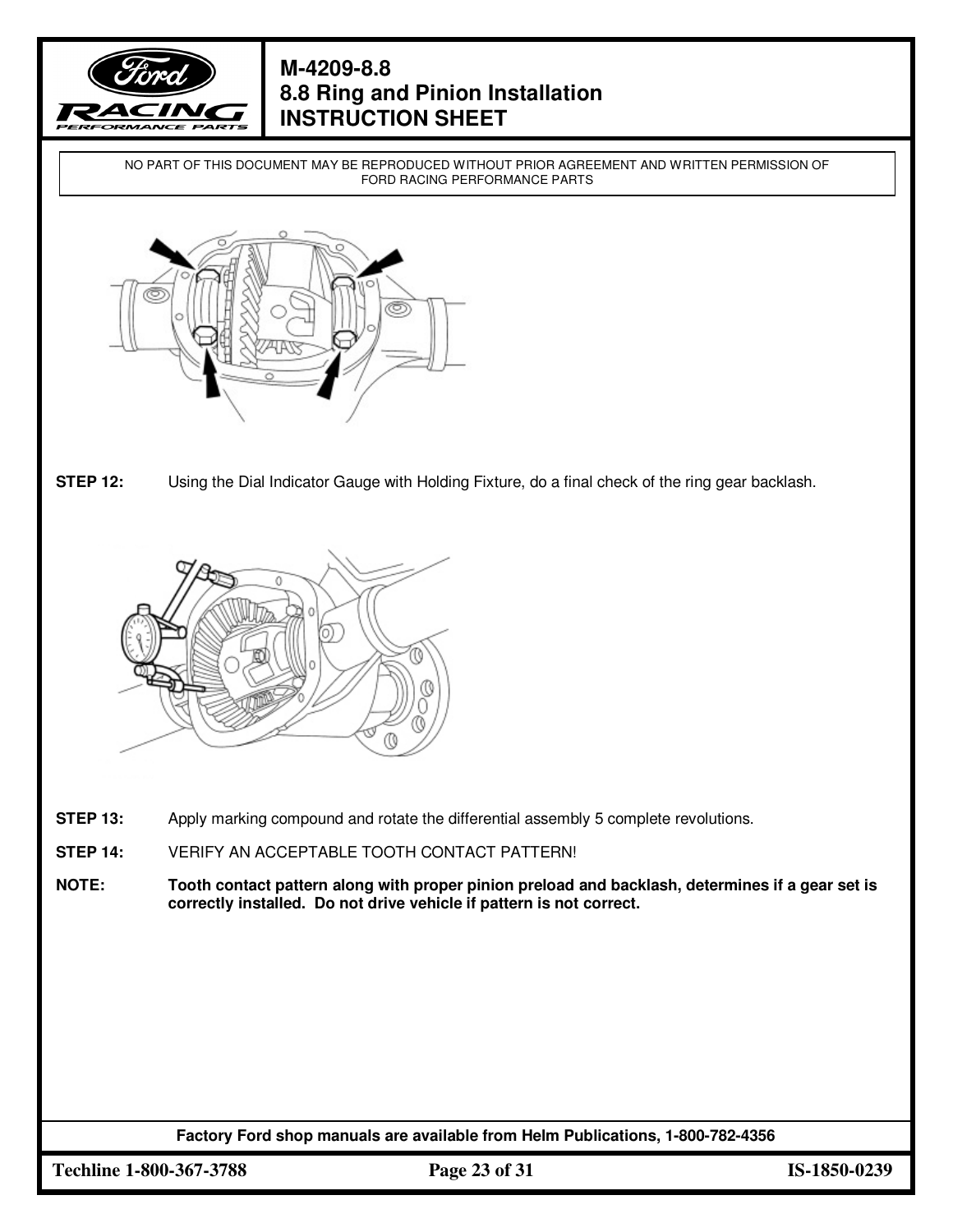

NO PART OF THIS DOCUMENT MAY BE REPRODUCED WITHOUT PRIOR AGREEMENT AND WRITTEN PERMISSION OF FORD RACING PERFORMANCE PARTS

#### **Contact Pattern Location**

Desirable ring gear tooth patterns must have the following characteristics:

- Drive pattern on the drive side ring gear well centered on the tooth.
- Coast pattern on the coast side ring gear well centered on the tooth.
- Clearance between the pattern and the top of the tooth.
- No hard lines where the pressure is high.

#### **Tooth Contact Patterns Check of Gearset**

**STEP 1:** Set up ring gear to create a pattern as follows:

a. The final pinion position will be verified by using the gear contact pattern method described as follows:

#### **Ring Gear Tooth**



| <b>Item</b>    | <b>Part Number</b> | <b>Description</b>     |
|----------------|--------------------|------------------------|
|                |                    | Profile                |
| $\overline{2}$ |                    | Lengthwise Bearing Arc |
| 3              |                    | Toe                    |
| $\overline{4}$ |                    | Heel                   |
| 5              |                    | Root                   |
| 6              |                    | Top Land               |

**Factory Ford shop manuals are available from Helm Publications, 1-800-782-4356**

**Techline 1-800-367-3788 Page 24 of 31 IS-1850-0239**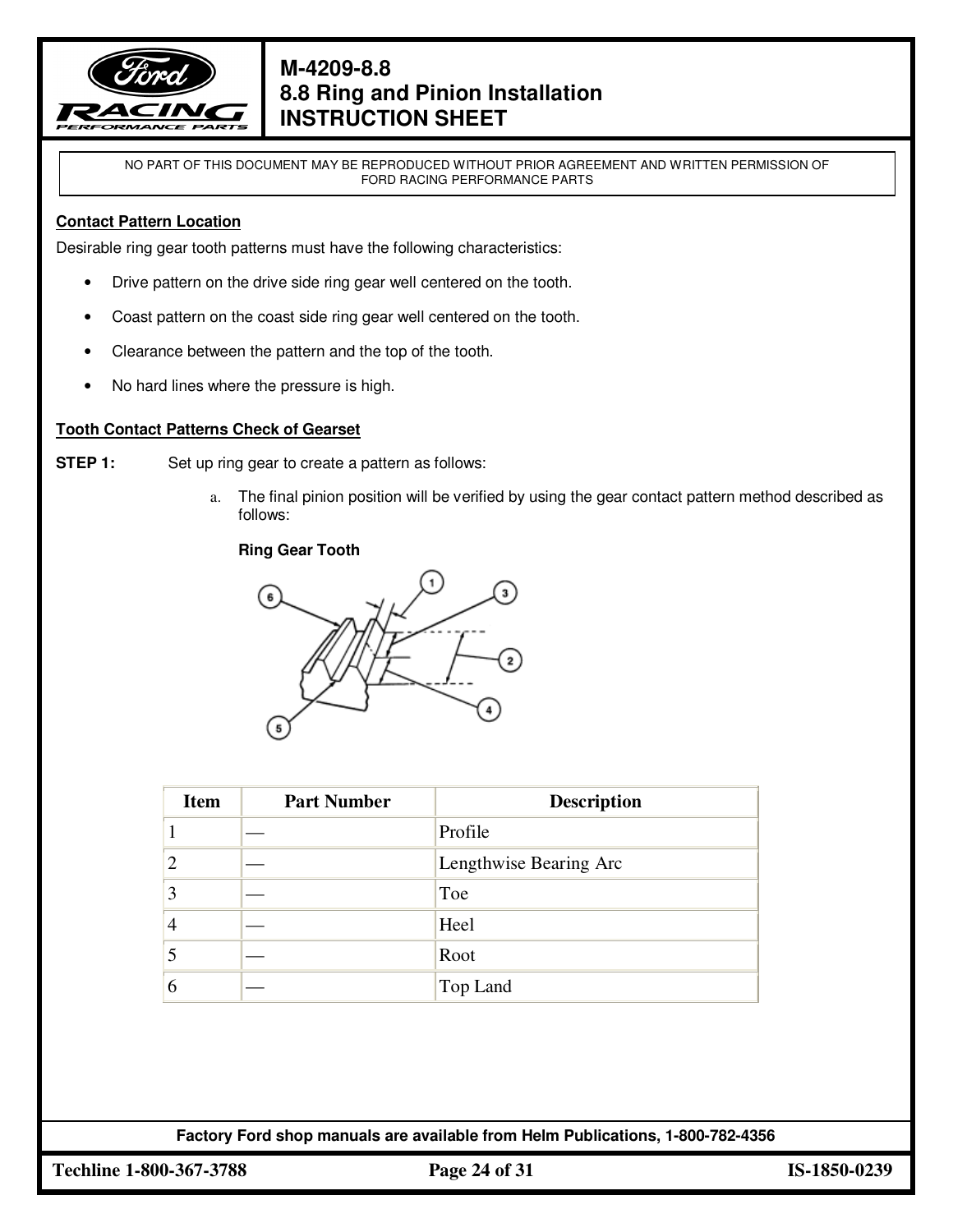

NO PART OF THIS DOCUMENT MAY BE REPRODUCED WITHOUT PRIOR AGREEMENT AND WRITTEN PERMISSION OF FORD RACING PERFORMANCE PARTS

#### **WARNING: GEAR TEETH MAY HAVE SHARP EDGES. WHEN HANDLING GEARS, USE CARE TO AVOID PERSONAL INJURY.**

**NOTE: When making changes, note that two variables are involved. For example, if you have the backlash set correctly to specification and you change the pinion position shim, you may have to readjust the backlash to the correct specification before checking the pattern. Refer to illustrations following step 3.** 

- b. High backlash is corrected by moving the ring gear closer to the pinion. Low backlash is corrected by moving the ring gear away from the pinion. These corrections are made by adding and subtracting shim thickness from one side of the differential case to the other.
- c. The toe of the gear tooth is the portion of the tooth surface at the end toward the center. The heel of the gear tooth is the portion of the tooth surface at the outer end. The top land of a gear tooth is the surface of the top of the tooth. Every gear has a characteristic pattern. The illustrations show typical patterns only, and explains how patterns shift as gear location is changed. When making pinion position changes, shims should be changed in the range of 0.05 mm (0.002 inch) to 0.10 mm (0.004 inch) until correct pattern has been obtained.
- d. When a change in backlash is required, backlash shims should be changed in the range of 1- 1/2 times the amount of backlash required to bring the gears into specification. For example, if the backlash needed to be changed by 0.10 mm (0.004 inch), the shim pack should be changed by 0.15 mm (0.006 inch) as a starting point. The actual amount of backlash change obtained will vary depending upon the ratio and gear size.

Paint ring gear teeth with a marking compound to both the drive and coast side.

- **STEP 2:** While turning pinion gear rotate ring gear one complete revolution in both directions. Apply load with a large screwdriver or similar tool between the carrier casting and differential case flange.
- **STEP 3:** Interpret the pattern left on the ring gear as shown in the following illustrations:
	- a. Normal or desirable pattern. The drive pattern should be centered on the tooth. The coast pattern should be centered on the tooth, but may be slightly toward the toe. There should be some clearance between the pattern and the top of the tooth.

**DRIVE SIDE** 





**Factory Ford shop manuals are available from Helm Publications, 1-800-782-4356**

**Techline 1-800-367-3788 Page 25 of 31 IS-1850-0239**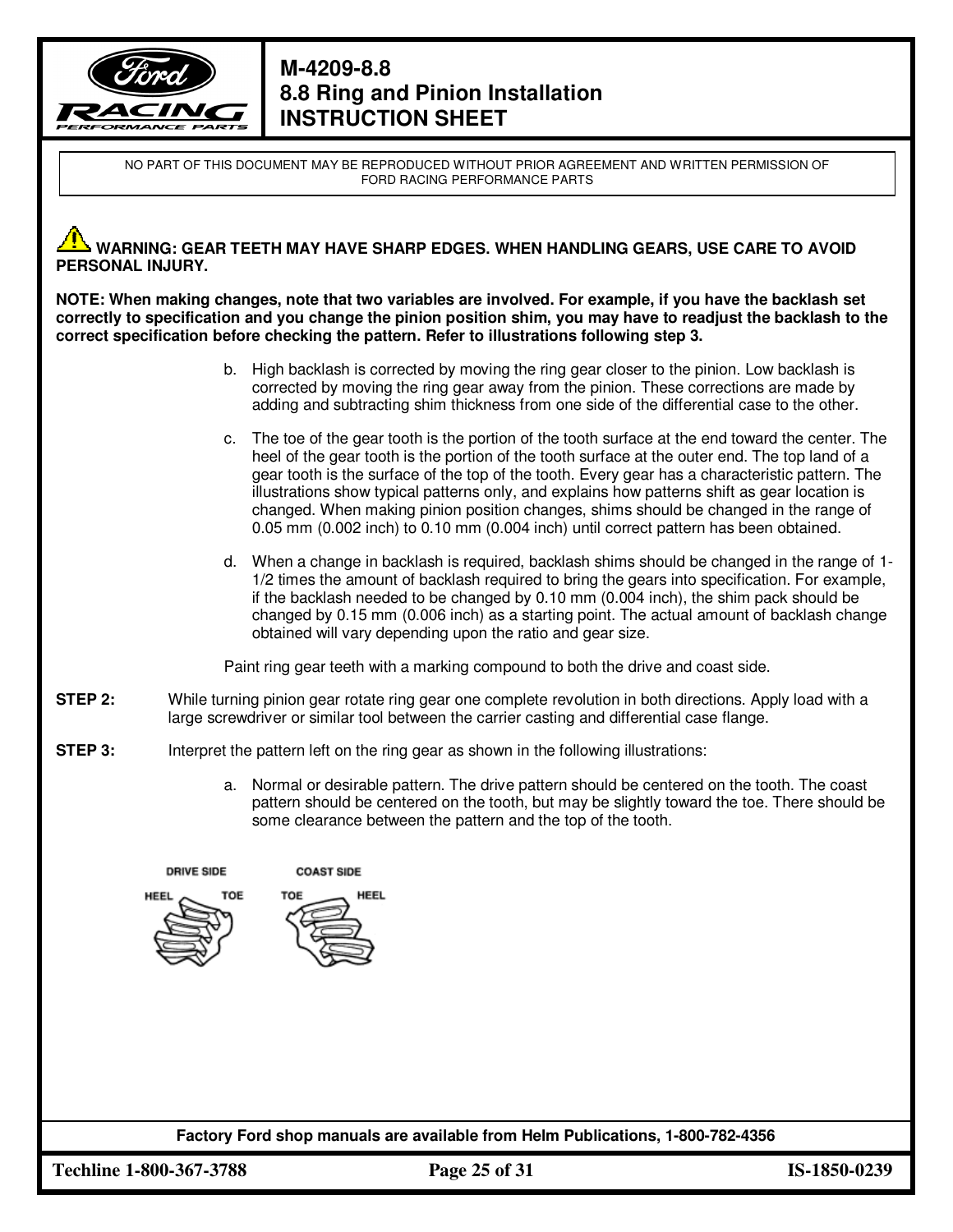

NO PART OF THIS DOCUMENT MAY BE REPRODUCED WITHOUT PRIOR AGREEMENT AND WRITTEN PERMISSION OF FORD RACING PERFORMANCE PARTS

b. Backlash correct. Thinner pinion position shim required.





c. Backlash correct. Thicker pinion position shim required.



d. Pinion position shim correct. Decrease backlash.



e. Pinion position shim correct. Increase backlash.





**Factory Ford shop manuals are available from Helm Publications, 1-800-782-4356**

**Techline 1-800-367-3788 Page 26 of 31 IS-1850-0239**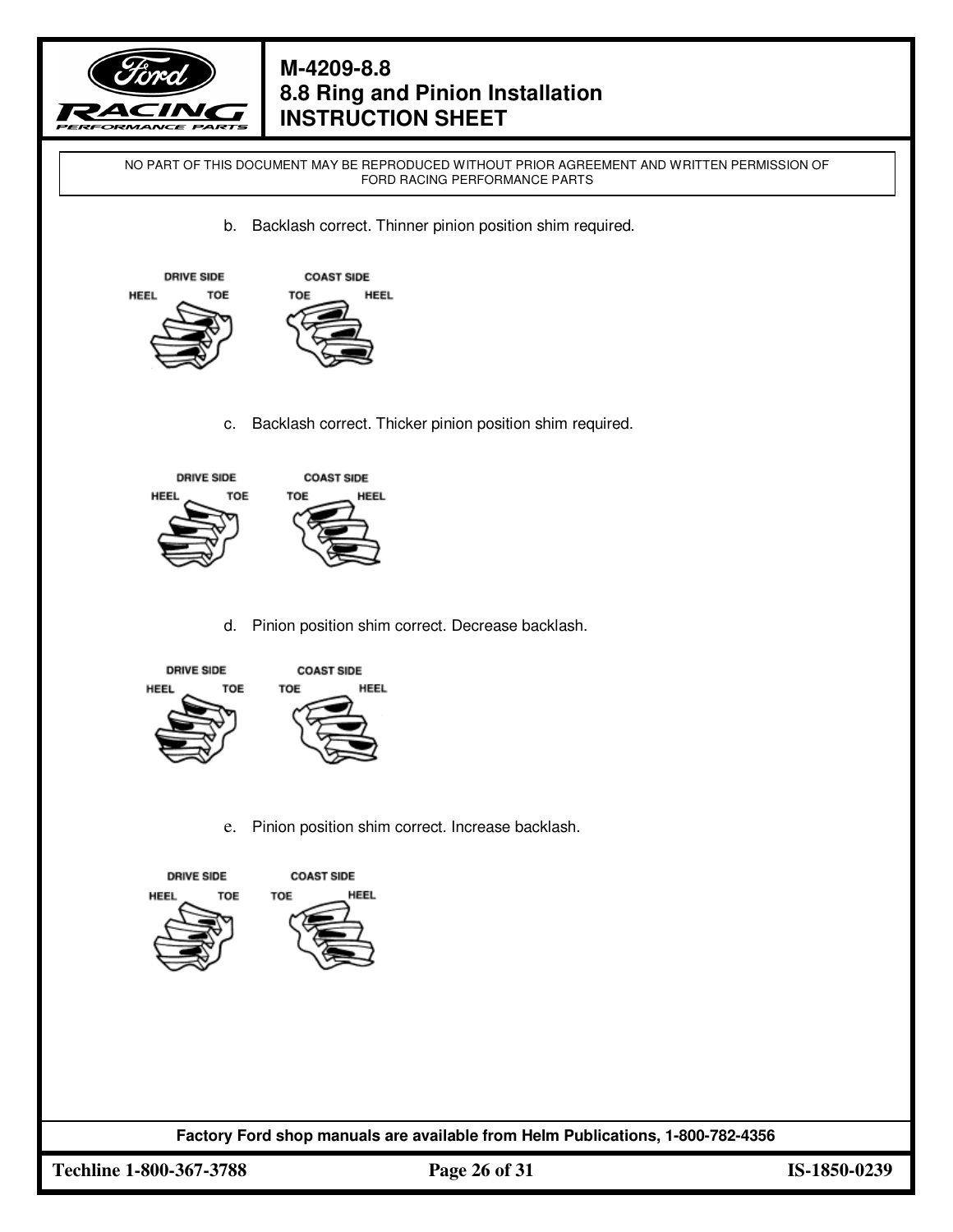

NO PART OF THIS DOCUMENT MAY BE REPRODUCED WITHOUT PRIOR AGREEMENT AND WRITTEN PERMISSION OF FORD RACING PERFORMANCE PARTS

**STEP 4:** Pinion and ring gear movements can be adjusted to obtain satisfactory roll patterns as follows:

- a. Decreasing backlash moves the ring gear closer to the pinion.
	- Drive pattern (convex side of gear) moves slightly lower and toward toe.
	- Coast pattern (concave side of gear) moves lower and toward the toe.
- b. Increasing backlash moves the ring gear away from the pinion.
	- Drive pattern moves slightly higher and toward the heel.
	- Coast pattern moves higher and toward the heel.
- c. Thicker pinion position shim with the backlash constant moves the pinion closer to the ring gear.
	- Drive pattern moves deeper on the tooth (flank contact) and slightly toward the toe.
	- Coast pattern moves deeper on the tooth and toward the heel.
- d. Thinner pinion position shim with the backlash constant moves the pinion farther from the ring gear.
	- Drive pattern moves toward the top of the tooth (face contact) and toward the heel.
	- Coast pattern moves toward the top of the tooth and slightly toward the toe.

#### **Axle Shaft installation**

- **STEP 1:** Lubricate the lip of the axle shaft oil seal with grease.
- **STEP 2: NOTE: Do not damage the axle shaft oil seal when installing the axle shaft.** Install the axle shaft
- **STEP 3: NOTE: Do not damage the rubber O-ring in the U-washer groove.** Install the axle shaft U-washer.
	- a. Position the U-washer on the button end of the axle shaft.
	- b. Pull the axle shaft outward.

**Factory Ford shop manuals are available from Helm Publications, 1-800-782-4356**

**Techline 1-800-367-3788 Page 27 of 31 IS-1850-0239**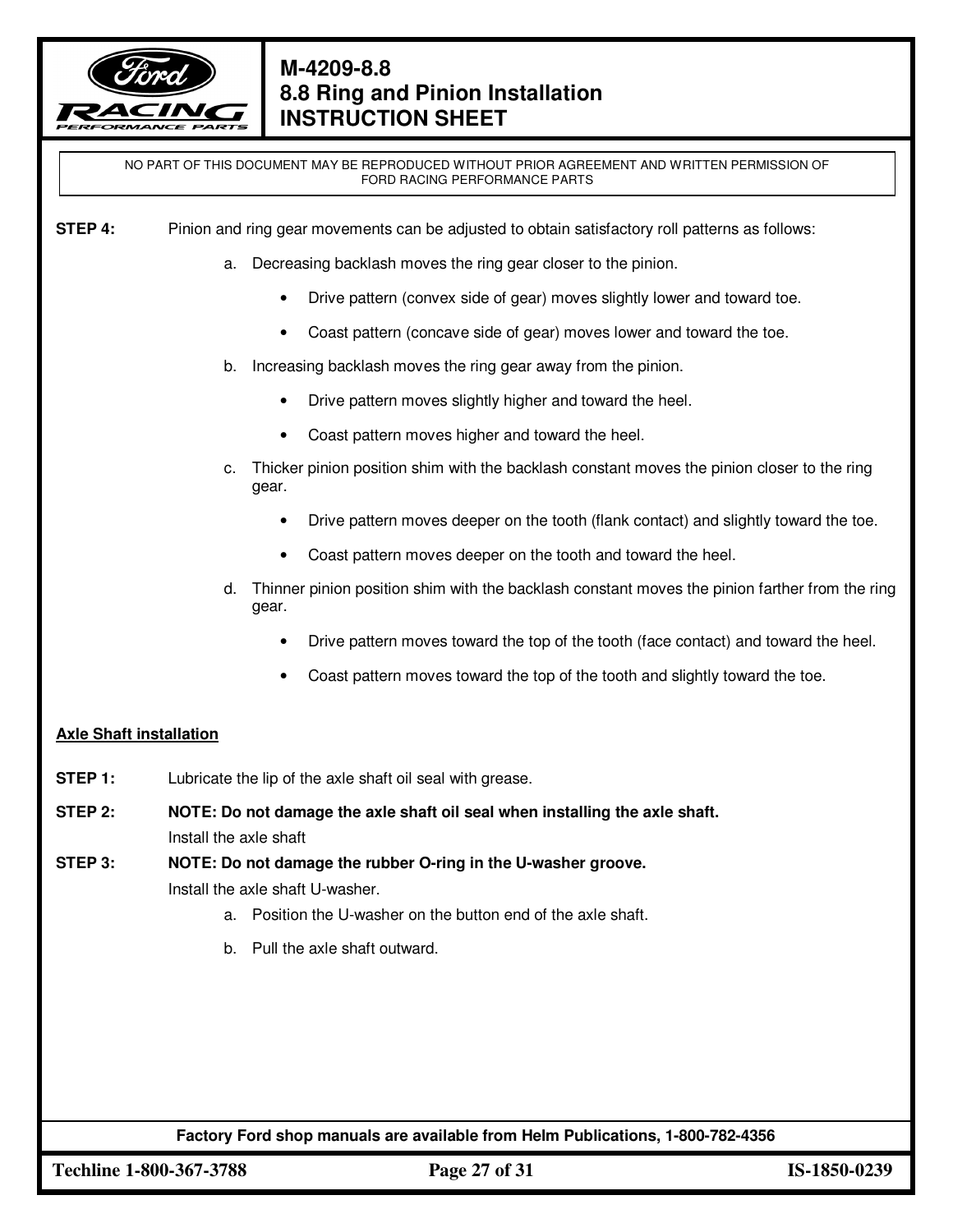

NO PART OF THIS DOCUMENT MAY BE REPRODUCED WITHOUT PRIOR AGREEMENT AND WRITTEN PERMISSION OF FORD RACING PERFORMANCE PARTS

#### **STEP 4:** Install the differential pinion shaft.

- Align the hole in the differential pinion shaft with the differential case lock bolt hole.
- Install a new differential pinion shaft lock bolt.
- **Tighten to 35 Nm (26 lb-ft).**
- **STEP 5:** Position the rear wheel speed sensor and install the bolt.
	- Tighten to 15 Nm (133 lb-in).
- **STEP 6:** Install the rear brake disc.

#### **Rear Cover Installation**

**NOTE: Make sure the machined surfaces on both the axle housing and the differential housing cover are clean and free of oil before installing the new silicone sealant. The inside of the axle housing must be covered when cleaning the machined surface to prevent contamination.**

- **STEP 1:** Clean the gasket mating surface of the axle housing and the differential housing cover. Verify that the cover is flat.
- **STEP 2:** Apply a new continuous bead of sealant to the differential housing cover. For aluminum covers apply a continuous bead in the groove of the cover.



**Factory Ford shop manuals are available from Helm Publications, 1-800-782-4356**

**Techline 1-800-367-3788 Page 28 of 31 IS-1850-0239**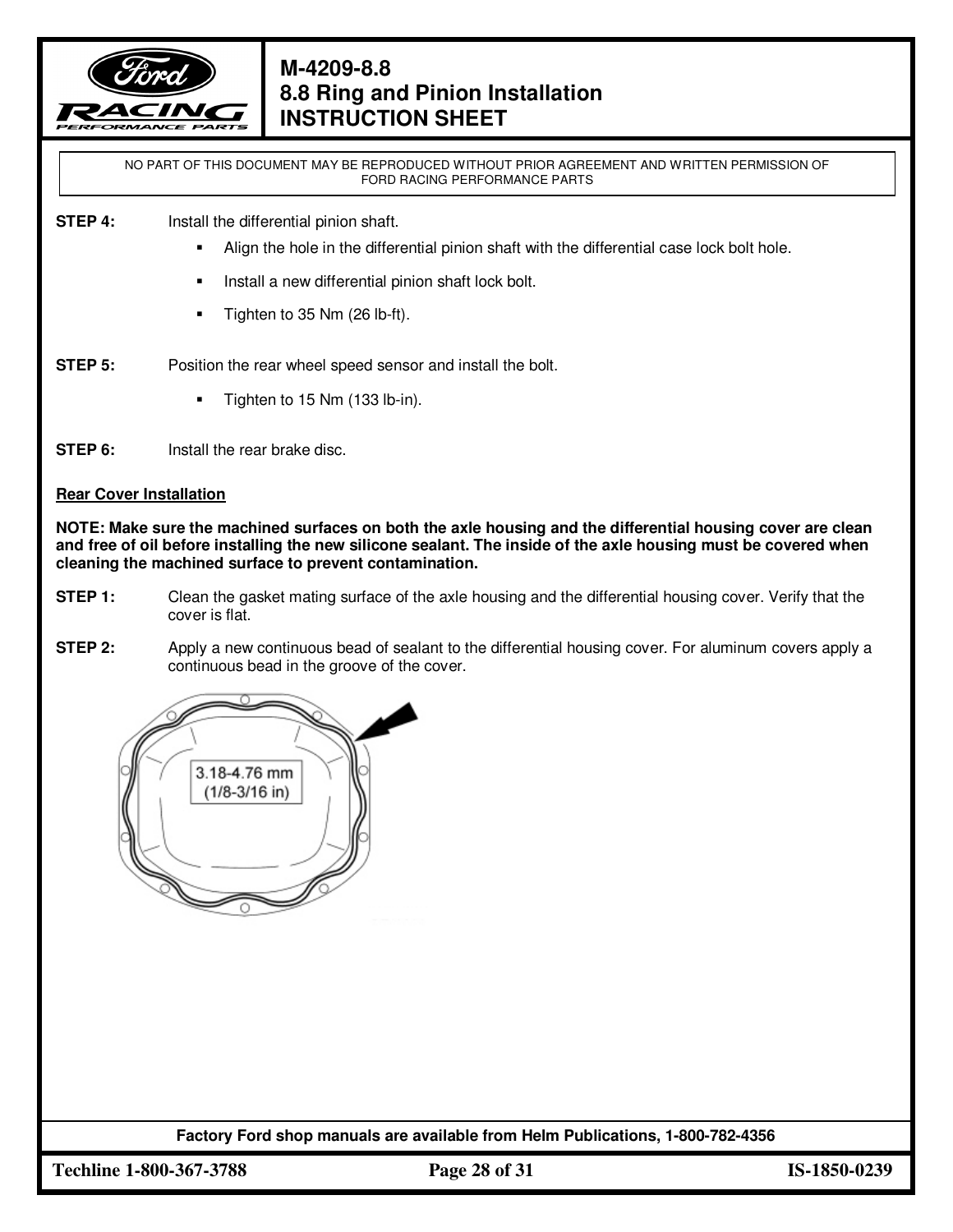

NO PART OF THIS DOCUMENT MAY BE REPRODUCED WITHOUT PRIOR AGREEMENT AND WRITTEN PERMISSION OF FORD RACING PERFORMANCE PARTS

**NOTE: The differential housing cover must be installed within 15 minutes of application of the silicone sealant, or new sealant must be applied. If possible, allow one hour before filling the axle housing with axle lubricant to make sure the silicone sealant has cured.**

**STEP 3:** Install the differential housing cover and the differential housing cover bolts.

- Tighten steel cover bolts to 46 Nm (33 lb-ft).
- Tighten aluminum cover bolts to 32 Nm (24 lb-ft).



**NOTE: Service refill capacities are determined by filling the axle to the bottom of the fill hole with the axle at ride height. Remove the axle plug, fill the axle with 2.84-2.98L (5-5.25 pt) of axle lubricant and an additional 4.0 oz of friction modifier additive and install the filler plug. Tighten to 30 Nm (22 lb-ft).**

Motorcraft® SAE 75W-140 Synthetic Rear Axle Lubricant XY-75W140-QL. 2.5L (5.25 pt required)

Friction Modifier, M-19546-A12 (case of 12) or Motorcraft XL-3 (4oz.required)

Install driveshaft. Align to marks as removed.

#### **Break-In Procedure**

- **STEP 1:** Drive the car for at least 30 min. No spirited acceleration.
	- Repeat 2 more 30 min. drive cycles
- **STEP 2:** Check gear oil level

**Factory Ford shop manuals are available from Helm Publications, 1-800-782-4356**

**Techline 1-800-367-3788 Page 29 of 31 IS-1850-0239**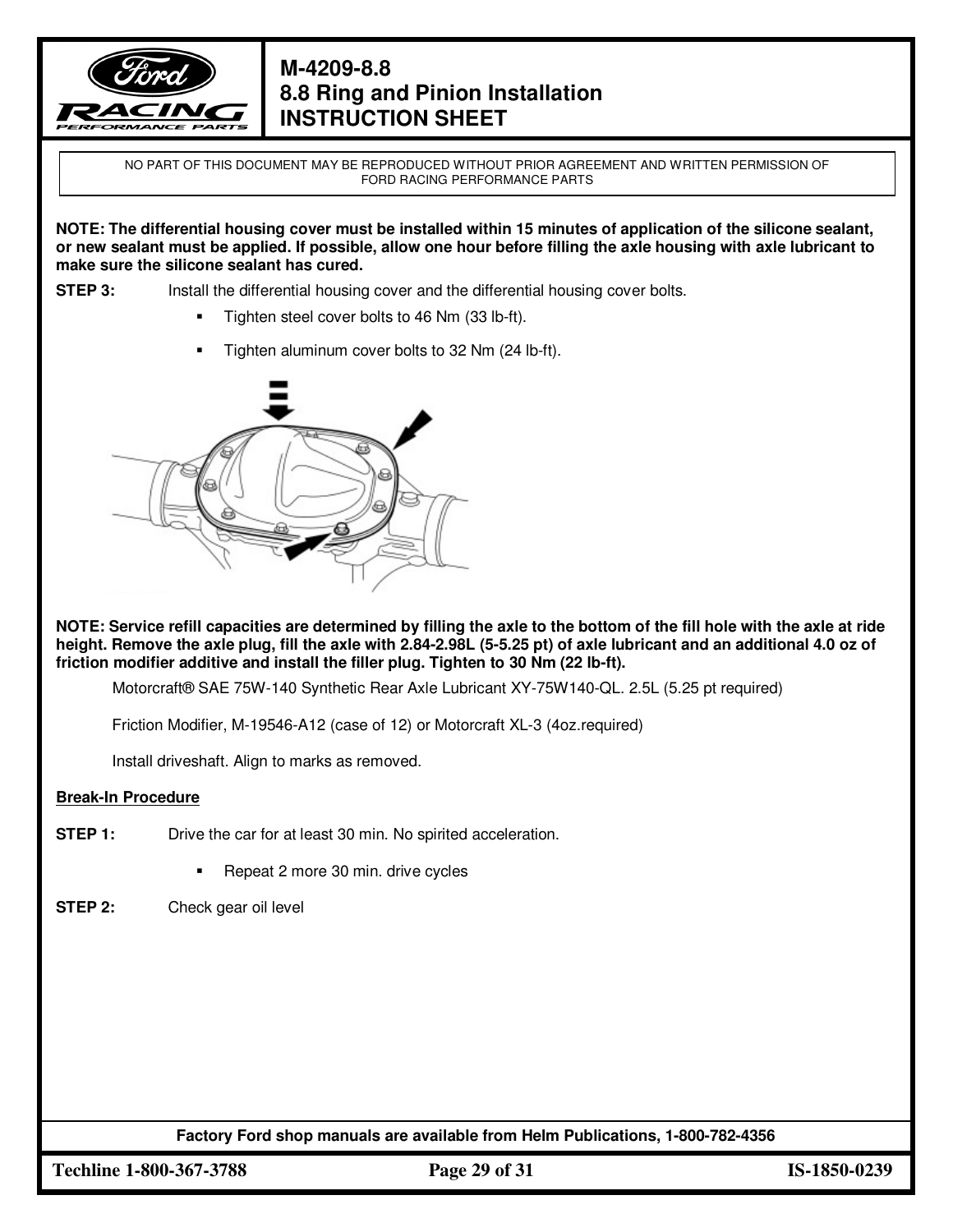

NO PART OF THIS DOCUMENT MAY BE REPRODUCED WITHOUT PRIOR AGREEMENT AND WRITTEN PERMISSION OF FORD RACING PERFORMANCE PARTS

**WARNING: Aftermarket rear control arms or control arm bushings and panhard bar will more readily transmit gear noise to drivers compartment as compared to production components.**

#### **General Specifications**

| Item                                             | <b>Specification</b>                   |  |
|--------------------------------------------------|----------------------------------------|--|
| <b>Clearance, Tolerance and Adjustments</b>      |                                        |  |
| Differential pinion gear thrust washer thickness | $0.762 - 0.813$ mm $(0.030 - 0.032$ in |  |
| Differential side gear thrust washer thickness   | 0.762-0.813 mm (0.030-0.032 in)        |  |
| Maximum axle shaft end play                      | $0.762$ mm $(0.030$ in)                |  |
| Maximum differential case runout                 | $0.076$ mm $(0.003$ in)                |  |
| Pinion bearing preload                           | 1.8-3.3 Nm (16-29 lb-in)               |  |
| Pinion flange runout                             | 0.25 mm (0.010 in) T.I.R.              |  |
| Ring gear backlash                               | $0.203 - 0.304$ mm $(0.008 - 0.012$ in |  |
| Variation between teeth maximum backlash         | $0.102$ mm $(0.004$ in)                |  |

#### **Torque Specifications**

| <b>Description</b>                  | <b>Nm</b> | Ib-ft  | Ib-in |
|-------------------------------------|-----------|--------|-------|
| Differential bearing cap bolts      |           | 90-100 |       |
| Differential housing cover bolts    | 46        | 33     |       |
| Differential pinion shaft lock bolt | 30        | 22     |       |
| Differential ring gear bolts        |           | 97-102 |       |
| Filler plug                         | 30        | 22     |       |
| Handle adapter for 205-S127         | 2.2       |        | 20    |
| Lower arm bolt                      | 175       | 129    |       |
| Shock absorber lower bolts          | 115       | 85     |       |
| Tool 205-022 nut                    | 27        | 20     |       |
| Upper arm bushing nut               | 175       | 129    |       |
| Wheel speed sensor bolt             | 15        |        | 133   |

**Factory Ford shop manuals are available from Helm Publications, 1-800-782-4356**

**Techline 1-800-367-3788 Page 30 of 31 IS-1850-0239**